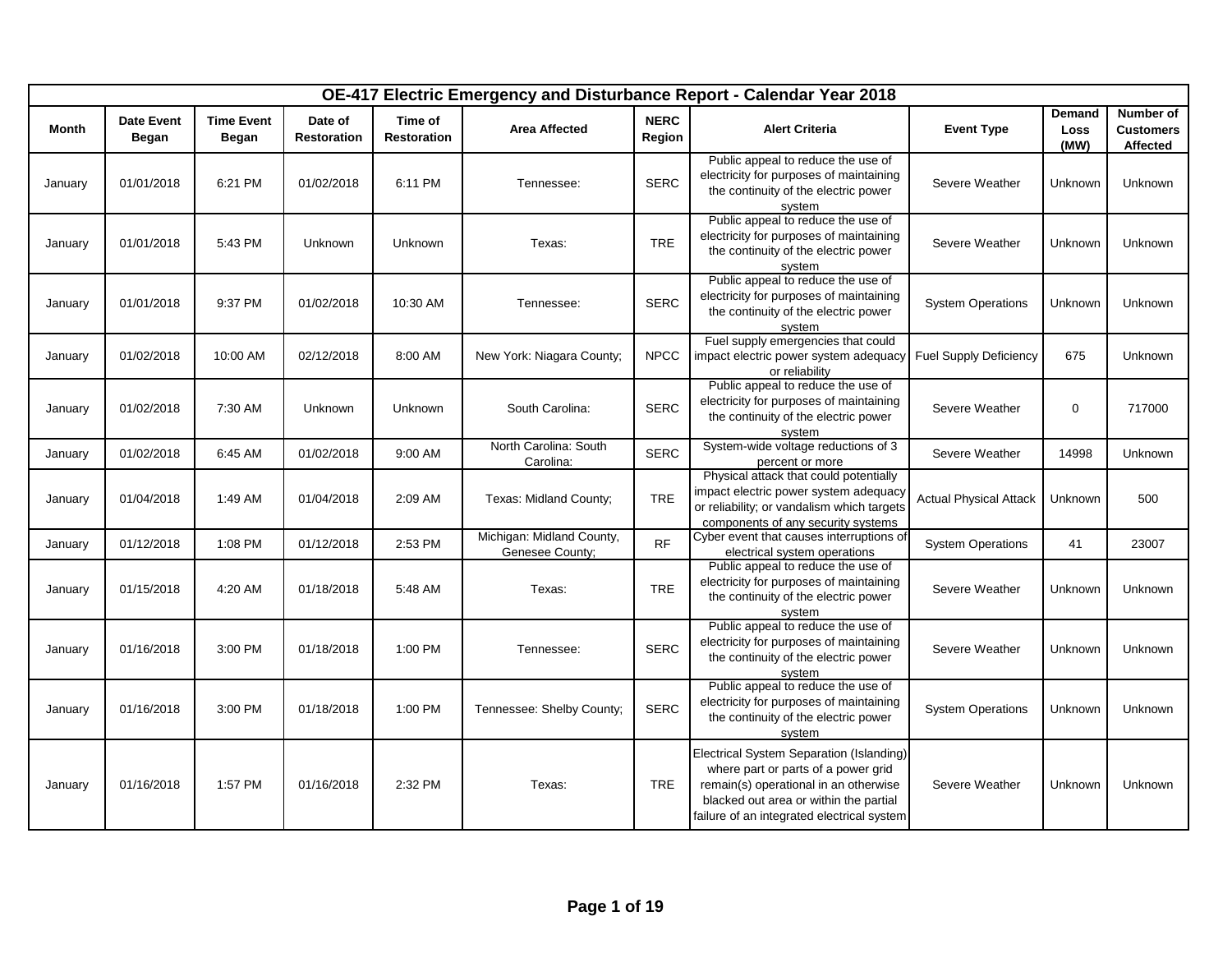|          |                                   |                            |                               |                               |                                             |                       | OE-417 Electric Emergency and Disturbance Report - Calendar Year 2018                                                                                                                                            |                            |                               |                                           |
|----------|-----------------------------------|----------------------------|-------------------------------|-------------------------------|---------------------------------------------|-----------------------|------------------------------------------------------------------------------------------------------------------------------------------------------------------------------------------------------------------|----------------------------|-------------------------------|-------------------------------------------|
| Month    | <b>Date Event</b><br><b>Began</b> | <b>Time Event</b><br>Began | Date of<br><b>Restoration</b> | Time of<br><b>Restoration</b> | <b>Area Affected</b>                        | <b>NERC</b><br>Region | <b>Alert Criteria</b>                                                                                                                                                                                            | <b>Event Type</b>          | <b>Demand</b><br>Loss<br>(MW) | Number of<br><b>Customers</b><br>Affected |
| January  | 01/17/2018                        | 5:10 AM                    | 01/17/2018                    | 1:00 PM                       | Mississippi:                                | <b>SERC</b>           | Public appeal to reduce the use of<br>electricity for purposes of maintaining<br>the continuity of the electric power<br>system                                                                                  | <b>System Operations</b>   | 1788                          | 420000                                    |
| January  | 01/17/2018                        | 6:10 AM                    | 01/17/2018                    | 2:00 PM                       | Louisiana:                                  | <b>SERC</b>           | Public appeal to reduce the use of<br>electricity for purposes of maintaining<br>the continuity of the electric power<br>system                                                                                  | <b>System Operations</b>   | Unknown                       | Unknown                                   |
| January  | 01/18/2018                        | 5:00 AM                    | 01/18/2018                    | 11:00 AM                      | Arkansas: Mississippi:<br>Louisiana: Texas: | <b>SERC</b>           | Public appeal to reduce the use of<br>electricity for purposes of maintaining<br>the continuity of the electric power<br>system                                                                                  | Severe Weather             | 31500                         | Unknown                                   |
| January  | 01/18/2018                        | 5:00 AM                    | 01/18/2018                    | 9:45 AM                       | Mississippi:                                | <b>SERC</b>           | Public appeal to reduce the use of<br>electricity for purposes of maintaining<br>the continuity of the electric power<br>system                                                                                  | <b>System Operations</b>   | 1760                          | 420000                                    |
| January  | 01/18/2018                        | 6:00 AM                    | Unknown                       | Unknown                       | Louisiana:                                  | <b>SERC</b>           | Public appeal to reduce the use of<br>electricity for purposes of maintaining<br>the continuity of the electric power<br>system                                                                                  | <b>System Operations</b>   | Unknown                       | Unknown                                   |
| January  | 01/25/2018                        | 8:19 PM                    | 01/26/2018                    | 2:00 AM                       | Pennsylvania: Montgomery<br>County;         | RF                    | Cyber event that could potentially<br>impact electric power system adequacy<br>or reliability                                                                                                                    | <b>Suspicious Activity</b> | Unknown                       | Unknown                                   |
| February | 02/04/2018                        | 1:42 PM                    | 02/04/2018                    | 3:25 PM                       | California:                                 | WECC                  | Physical attack that could potentially<br>impact electric power system adequacy<br>or reliability; or vandalism which targets<br>components of any security systems                                              | Vandalism                  | 9760                          | $\mathbf 0$                               |
| February | 02/08/2018                        | 1:25 PM                    | 02/08/2018                    | 1:31 PM                       | California:                                 | <b>WECC</b>           | Electrical System Separation (Islanding)<br>where part or parts of a power grid<br>remain(s) operational in an otherwise<br>blacked out area or within the partial<br>failure of an integrated electrical system | <b>System Operations</b>   | 30                            | 10900                                     |
| February | 02/17/2018                        | 4:33 PM                    | 02/18/2018                    | 12:00 AM                      | Oregon: Washington:<br>California:          | WECC                  | Physical attack that causes major<br>interruptions or impacts to critical<br>infrastructure facilities or to operations                                                                                          | Vandalism                  | 2330                          | 0                                         |
| February | 02/17/2018                        | 5:56 PM                    | 02/18/2018                    | 4:11 AM                       | Oregon: Washington:<br>California:          | WECC                  | Physical attack that causes major<br>interruptions or impacts to critical<br>infrastructure facilities or to operations                                                                                          | Vandalism                  | 2327                          | $\mathbf 0$                               |
| February | 02/28/2018                        | 12:08 PM                   | 03/01/2018                    | 3:45 PM                       | Florida:                                    | <b>FRCC</b>           | Cyber event that could potentially<br>impact electric power system adequacy<br>or reliability                                                                                                                    | <b>System Operations</b>   | $\mathbf 0$                   | 0                                         |
| February | 02/28/2018                        | 12:08 PM                   | 03/01/2018                    | 3:45 PM                       | Florida:                                    | <b>FRCC</b>           | Cyber event that could potentially<br>impact electric power system adequacy<br>or reliability                                                                                                                    | <b>System Operations</b>   | $\mathbf 0$                   | $\mathbf 0$                               |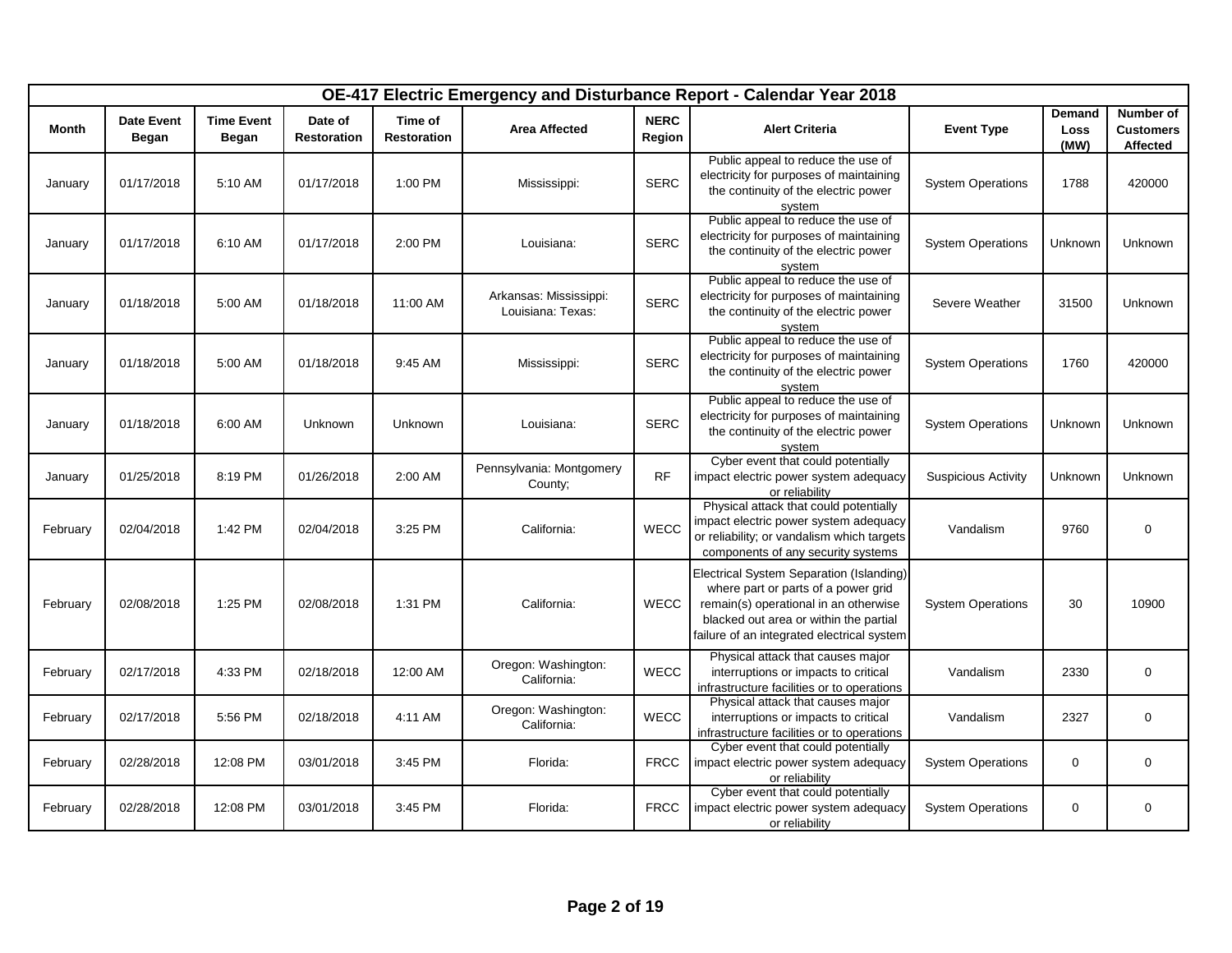| OE-417 Electric Emergency and Disturbance Report - Calendar Year 2018<br><b>Demand</b><br><b>NERC</b><br><b>Date Event</b><br><b>Time Event</b><br>Date of<br>Time of<br><b>Area Affected</b><br><b>Alert Criteria</b><br><b>Month</b><br><b>Event Type</b><br>Loss<br>Region<br>Began<br><b>Began</b><br><b>Restoration</b><br><b>Restoration</b><br>(MW) |            |          |            |          |                                                                                                                                                                                                                                                                                                                                                                                                                                                            |             |                                                                                                                                                                                                                  |                |             |                                           |
|------------------------------------------------------------------------------------------------------------------------------------------------------------------------------------------------------------------------------------------------------------------------------------------------------------------------------------------------------------|------------|----------|------------|----------|------------------------------------------------------------------------------------------------------------------------------------------------------------------------------------------------------------------------------------------------------------------------------------------------------------------------------------------------------------------------------------------------------------------------------------------------------------|-------------|------------------------------------------------------------------------------------------------------------------------------------------------------------------------------------------------------------------|----------------|-------------|-------------------------------------------|
|                                                                                                                                                                                                                                                                                                                                                            |            |          |            |          |                                                                                                                                                                                                                                                                                                                                                                                                                                                            |             |                                                                                                                                                                                                                  |                |             | Number of<br><b>Customers</b><br>Affected |
| March                                                                                                                                                                                                                                                                                                                                                      | 03/01/2018 | 11:43 AM | 03/01/2018 | 11:56 AM | California:                                                                                                                                                                                                                                                                                                                                                                                                                                                | WECC        | Electrical System Separation (Islanding)<br>where part or parts of a power grid<br>remain(s) operational in an otherwise<br>blacked out area or within the partial<br>failure of an integrated electrical system | Severe Weather | 38          | 10898                                     |
| March                                                                                                                                                                                                                                                                                                                                                      | 03/01/2018 | 9:57 PM  | 03/02/2018 | 10:14 AM | Ohio:                                                                                                                                                                                                                                                                                                                                                                                                                                                      | RF          | Loss of electric service to more than<br>50,000 customers for 1 hour or more                                                                                                                                     | Severe Weather | Unknown     | 86501                                     |
| March                                                                                                                                                                                                                                                                                                                                                      | 03/01/2018 | 10:20 PM | 03/04/2018 | 8:00 PM  | Michigan: Wayne County,<br>Washtenaw County, Oakland<br>County, Macomb County,<br>Monroe County;                                                                                                                                                                                                                                                                                                                                                           | RF          | Loss of electric service to more than<br>50,000 customers for 1 hour or more                                                                                                                                     | Severe Weather | Unknown     | 95000                                     |
| March                                                                                                                                                                                                                                                                                                                                                      | 03/02/2018 | 5:00 PM  | 03/06/2018 | 11:00 AM | Delaware: Maryland:                                                                                                                                                                                                                                                                                                                                                                                                                                        | RF          | Loss of electric service to more than<br>50,000 customers for 1 hour or more                                                                                                                                     | Severe Weather | Unknown     | 60000                                     |
| March                                                                                                                                                                                                                                                                                                                                                      | 03/02/2018 | 11:17 PM | 03/03/2018 | 12:51 AM | Washington: Clark County;                                                                                                                                                                                                                                                                                                                                                                                                                                  | <b>WECC</b> | Physical attack that could potentially<br>impact electric power system adequacy<br>or reliability; or vandalism which targets<br>components of any security systems                                              | Vandalism      | $\mathbf 0$ | $\mathbf 0$                               |
| March                                                                                                                                                                                                                                                                                                                                                      | 03/02/2018 | 3:10 PM  | 03/06/2018 | 4:57 AM  | Ohio:                                                                                                                                                                                                                                                                                                                                                                                                                                                      | RF          | Loss of electric service to more than<br>50,000 customers for 1 hour or more                                                                                                                                     | Severe Weather | Unknown     | 249322                                    |
| March                                                                                                                                                                                                                                                                                                                                                      | 03/02/2018 | 11:34 AM | Unknown    | Unknown  | New York:                                                                                                                                                                                                                                                                                                                                                                                                                                                  | <b>NPCC</b> | Loss of electric service to more than<br>50,000 customers for 1 hour or more                                                                                                                                     | Severe Weather | Unknown     | 50000                                     |
| March                                                                                                                                                                                                                                                                                                                                                      | 03/02/2018 | 3:46 PM  | 03/04/2018 | 7:46 PM  | New York: New York County,<br><b>Westchester County:</b>                                                                                                                                                                                                                                                                                                                                                                                                   | <b>NPCC</b> | Loss of electric service to more than<br>50,000 customers for 1 hour or more                                                                                                                                     | Severe Weather | Unknown     | 72353                                     |
| March                                                                                                                                                                                                                                                                                                                                                      | 03/02/2018 | 1:51 PM  | 03/05/2018 | 1:18 PM  | Connecticut: Massachusetts:<br>Rhode Island:                                                                                                                                                                                                                                                                                                                                                                                                               | <b>NPCC</b> | Loss of electric service to more than<br>50,000 customers for 1 hour or more                                                                                                                                     | Severe Weather | Unknown     | 325000                                    |
| March                                                                                                                                                                                                                                                                                                                                                      | 03/02/2018 | 1:51 PM  | 03/04/2018 | 12:11 PM | Pennsylvania:                                                                                                                                                                                                                                                                                                                                                                                                                                              | <b>RF</b>   | Loss of electric service to more than<br>50,000 customers for 1 hour or more                                                                                                                                     | Severe Weather | Unknown     | 233136                                    |
| March                                                                                                                                                                                                                                                                                                                                                      | 03/02/2018 | 11:58 AM | Unknown    | Unknown  | Pennsylvania: Berks County,<br>Bucks County, Carbon County,<br>Chester County, Clinton<br>County, Columbia County,<br>Cumberland County, Dauphin<br>County, Juniata County,<br>Lackawanna County,<br>Lancaster County, Lebanon<br>County, Lehigh County,<br>Luzerne County, Lycoming<br>County, Monroe County,<br>Montgomery County, Montour<br>County, Northampton County,<br>Northumberland County, Pike<br>County, Schuylkill County,<br>Snyder County: | RF          | Electrical System Separation (Islanding)<br>where part or parts of a power grid<br>remain(s) operational in an otherwise<br>blacked out area or within the partial<br>failure of an integrated electrical system | Severe Weather | Unknown     | 126000                                    |
| March                                                                                                                                                                                                                                                                                                                                                      | 03/02/2018 | 12:00 PM | 03/05/2018 | 12:00 AM | Pennsylvania:                                                                                                                                                                                                                                                                                                                                                                                                                                              | <b>RF</b>   | Loss of electric service to more than<br>50,000 customers for 1 hour or more                                                                                                                                     | Severe Weather | Unknown     | 630000                                    |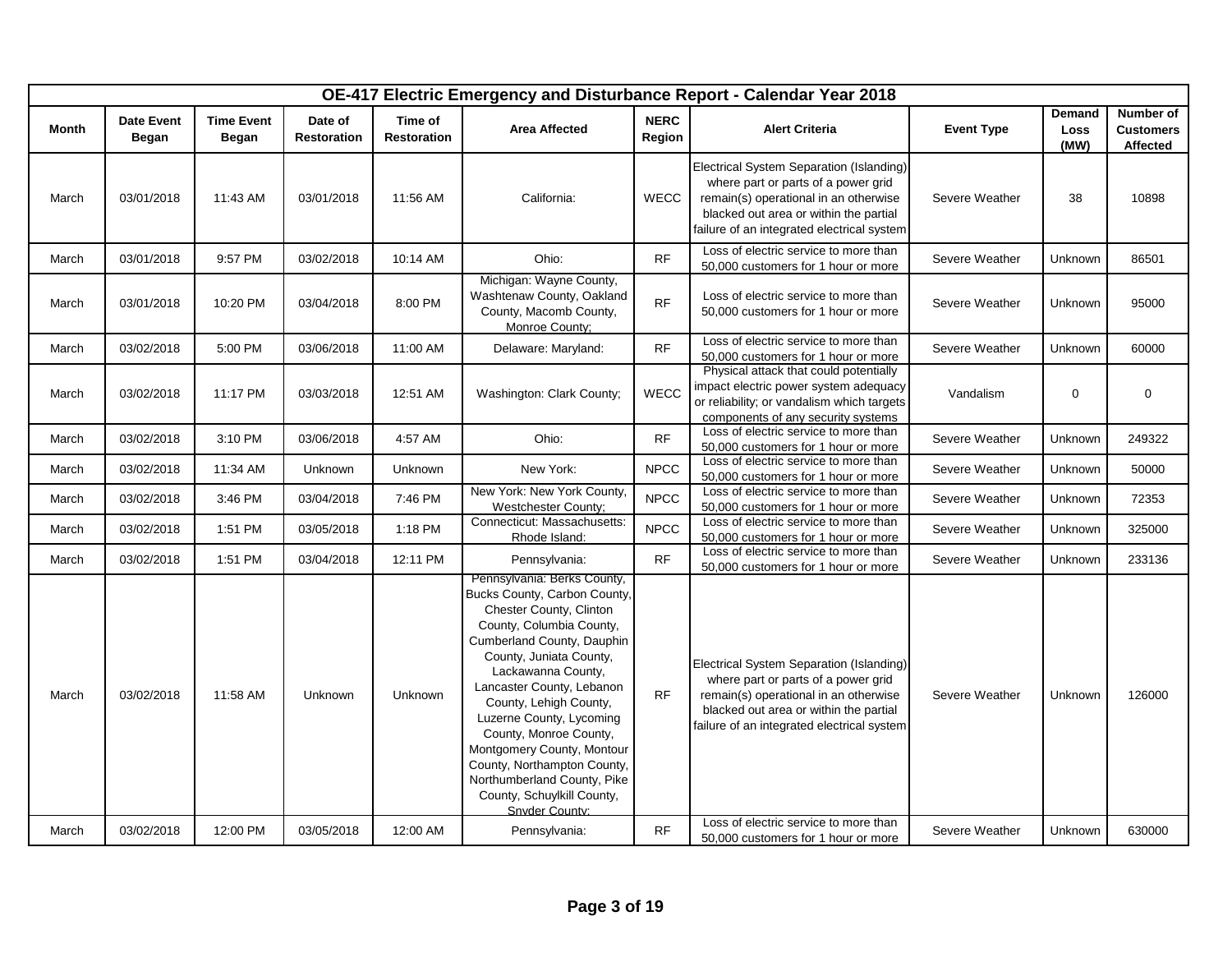|       |                            |                            |                               |                               |                                                                                                                                                        |                       | OE-417 Electric Emergency and Disturbance Report - Calendar Year 2018                                                                                               |                            |                               |                                           |
|-------|----------------------------|----------------------------|-------------------------------|-------------------------------|--------------------------------------------------------------------------------------------------------------------------------------------------------|-----------------------|---------------------------------------------------------------------------------------------------------------------------------------------------------------------|----------------------------|-------------------------------|-------------------------------------------|
| Month | <b>Date Event</b><br>Began | <b>Time Event</b><br>Began | Date of<br><b>Restoration</b> | Time of<br><b>Restoration</b> | <b>Area Affected</b>                                                                                                                                   | <b>NERC</b><br>Region | <b>Alert Criteria</b>                                                                                                                                               | <b>Event Type</b>          | <b>Demand</b><br>Loss<br>(MW) | Number of<br><b>Customers</b><br>Affected |
| March | 03/02/2018                 | 7:00 AM                    | Unknown                       | Unknown                       | New York: Dutchess County,<br>Orange County, Greene<br>County, Ulster County, Putnam<br>County, Sullivan County,<br>Albany County, Columbia<br>County; | <b>NPCC</b>           | Loss of electric service to more than<br>50,000 customers for 1 hour or more                                                                                        | Severe Weather             | Unknown                       | 90000                                     |
| March | 03/02/2018                 | 12:00 PM                   | Unknown                       | Unknown                       | Maryland:                                                                                                                                              | <b>RF</b>             | Public appeal to reduce the use of<br>electricity for purposes of maintaining<br>the continuity of the electric power<br>svstem                                     | Severe Weather             | 670                           | 474019                                    |
| March | 03/02/2018                 | 8:42 AM                    | Unknown                       | Unknown                       | New York:                                                                                                                                              | <b>NPCC</b>           | Loss of electric service to more than<br>50,000 customers for 1 hour or more                                                                                        | Severe Weather             | Unknown                       | 63331                                     |
| March | 03/02/2018                 | 8:00 AM                    | 03/03/2018                    | 11:00 PM                      | Virginia: West Virginia:                                                                                                                               | <b>RF</b>             | Loss of electric service to more than<br>50,000 customers for 1 hour or more                                                                                        | Severe Weather             | Unknown                       | 65198                                     |
| March | 03/07/2018                 | 4:10 PM                    | 03/10/2018                    | 11:32 AM                      | New Jersey:                                                                                                                                            | <b>RF</b>             | Loss of electric service to more than<br>50,000 customers for 1 hour or more                                                                                        | Severe Weather             | Unknown                       | 216800                                    |
| March | 03/07/2018                 | 5:15 PM                    | Unknown                       | Unknown                       | New Jersey:                                                                                                                                            | <b>RF</b>             | Loss of electric service to more than<br>50,000 customers for 1 hour or more                                                                                        | Severe Weather             | 50                            | 58000                                     |
| March | 03/07/2018                 | 12:00 PM                   | 03/07/2018                    | 5:00 PM                       | Pennsylvania:                                                                                                                                          | RF                    | Loss of electric service to more than<br>50,000 customers for 1 hour or more                                                                                        | Severe Weather             | Unknown                       | 120000                                    |
| March | 03/07/2018                 | 7:37 PM                    | 03/10/2018                    | 4:35 PM                       | Connecticut: Massachusetts:<br>Maine: New Hampshire:<br>Rhode Island: Vermont:                                                                         | <b>NPCC</b>           | Loss of electric service to more than<br>50,000 customers for 1 hour or more                                                                                        | Severe Weather             | Unknown                       | 102000                                    |
| March | 03/12/2018                 | 12:00 AM                   | 04/06/2018                    | 11:00 AM                      | New York: Dutchess County;                                                                                                                             | <b>NPCC</b>           | Physical attack that could potentially<br>impact electric power system adequacy<br>or reliability; or vandalism which targets<br>components of any security systems | Vandalism                  | $\mathbf 0$                   | $\mathbf 0$                               |
| March | 03/13/2018                 | 8:50 AM                    | 03/14/2018                    | 11:22 PM                      | Massachusetts: Rhode Island:                                                                                                                           | <b>NPCC</b>           | Loss of electric service to more than<br>50,000 customers for 1 hour or more                                                                                        | Severe Weather             | Unknown                       | 123629                                    |
| March | 03/13/2018                 | 12:10 AM                   | 03/13/2018                    | 12:34 AM                      | Colorado:                                                                                                                                              | <b>WECC</b>           | Physical attack that could potentially<br>impact electric power system adequacy<br>or reliability; or vandalism which targets<br>components of any security systems | <b>Suspicious Activity</b> | $\mathbf{0}$                  | $\pmb{0}$                                 |
| March | 03/19/2018                 | 11:29 PM                   | 03/20/2018                    | 3:37 AM                       | Alabama: Georgia:                                                                                                                                      | <b>SERC</b>           | Loss of electric service to more than<br>50,000 customers for 1 hour or more                                                                                        | Severe Weather             | 261                           | 78220                                     |
| March | 03/20/2018                 | 7:00 PM                    | 03/25/2018                    | 6:30 AM                       | New Jersey: Atlantic County,<br>Camden County, Cape May<br>County, Gloucester County,<br>Salem County, Cumberland<br>County, Burlington County;        | RF                    | Loss of electric service to more than<br>50,000 customers for 1 hour or more                                                                                        | Severe Weather             | 80                            | 124000                                    |
| March | 03/24/2018                 | 10:30 PM                   | 03/26/2018                    | 8:00 PM                       | Virginia: West Virginia:                                                                                                                               | <b>RF</b>             | Loss of electric service to more than<br>50,000 customers for 1 hour or more                                                                                        | Severe Weather             | Unknown                       | 81227                                     |
| March | 03/26/2018                 | 3:05 AM                    | 03/26/2018                    | 3:35 AM                       | California:                                                                                                                                            | WECC                  | Physical attack that could potentially<br>impact electric power system adequacy<br>or reliability; or vandalism which targets<br>components of any security systems | Vandalism                  | $\mathbf 0$                   | $\mathbf 0$                               |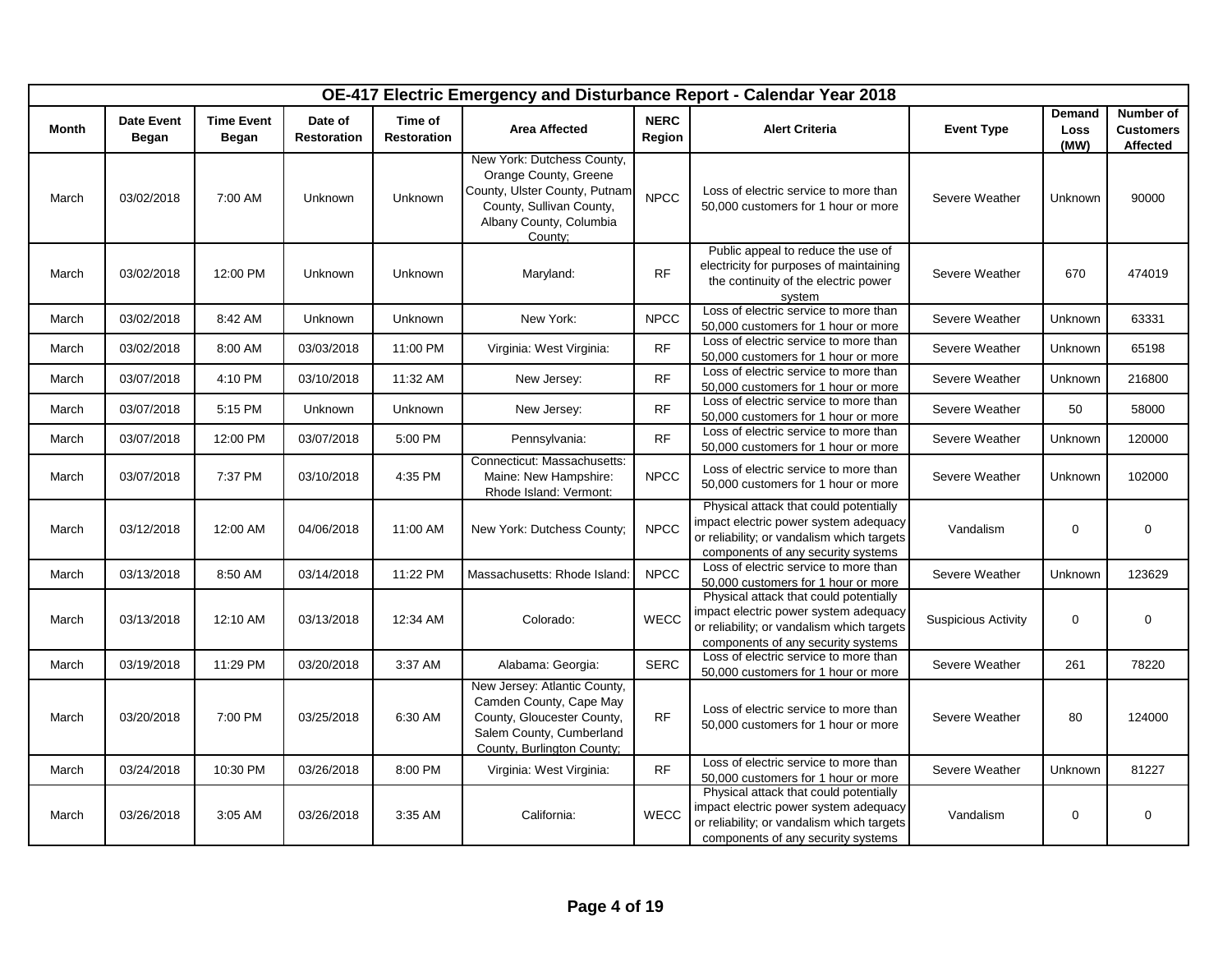|       |                                   |                                   |                               |                               |                                                                                                                                                     |                       | OE-417 Electric Emergency and Disturbance Report - Calendar Year 2018                                                                                               |                              |                               |                                                  |
|-------|-----------------------------------|-----------------------------------|-------------------------------|-------------------------------|-----------------------------------------------------------------------------------------------------------------------------------------------------|-----------------------|---------------------------------------------------------------------------------------------------------------------------------------------------------------------|------------------------------|-------------------------------|--------------------------------------------------|
| Month | <b>Date Event</b><br><b>Began</b> | <b>Time Event</b><br><b>Began</b> | Date of<br><b>Restoration</b> | Time of<br><b>Restoration</b> | <b>Area Affected</b>                                                                                                                                | <b>NERC</b><br>Region | <b>Alert Criteria</b>                                                                                                                                               | <b>Event Type</b>            | <b>Demand</b><br>Loss<br>(MW) | Number of<br><b>Customers</b><br><b>Affected</b> |
| March | 03/28/2018                        | 3:00 PM                           | 03/28/2018                    | 4:00 PM                       | Washington: Walla Walla<br>County;                                                                                                                  | WECC                  | Physical attack that could potentially<br>impact electric power system adequacy<br>or reliability; or vandalism which targets<br>components of any security systems | Vandalism                    | 12                            | 1185                                             |
| April | 04/03/2018                        | 11:15 AM                          | 04/03/2018                    | 11:30 AM                      | California:                                                                                                                                         | WECC                  | Physical attack that could potentially<br>impact electric power system adequacy<br>or reliability; or vandalism which targets<br>components of any security systems | Vandalism                    | $\mathsf 0$                   | $\mathbf 0$                                      |
| April | 04/04/2018                        | 4:42 PM                           | 04/07/2018                    | 6:22 AM                       | New York:                                                                                                                                           | <b>NPCC</b>           | Loss of electric service to more than<br>50,000 customers for 1 hour or more                                                                                        | Severe Weather               | Unknown                       | 72896                                            |
| April | 04/05/2018                        | 12:50 AM                          | 04/05/2018                    | 4:00 PM                       | Connecticut: Maine:<br>Massachusetts: New<br>Hampshire: Rhode Island:<br>Vermont:                                                                   | <b>NPCC</b>           | Loss of electric service to more than<br>50,000 customers for 1 hour or more                                                                                        | Severe Weather               | Unknown                       | 65932                                            |
| April | 04/09/2018                        | 10:07 AM                          | 04/09/2018                    | 4:00 PM                       | Washington: Walla Walla<br>County;                                                                                                                  | WECC                  | Physical attack that could potentially<br>impact electric power system adequacy<br>or reliability; or vandalism which targets<br>components of any security systems | Vandalism                    | $\mathsf 0$                   | $\mathbf 0$                                      |
| April | 04/09/2018                        | 12:16 PM                          | 04/09/2018                    | 1:52 PM                       | Utah: Salt Lake County;                                                                                                                             | <b>WECC</b>           | Uncontrolled loss of 300 Megawatts or<br>more of firm system loads for more than<br>15 minutes from a single incident                                               | Transmission<br>Interruption | 806                           | 57000                                            |
| April | 04/09/2018                        | 11:16 AM                          | Unknown                       | Unknown                       | Utah:                                                                                                                                               | <b>WECC</b>           | Uncontrolled loss of 300 Megawatts or<br>more of firm system loads for more than<br>15 minutes from a single incident                                               | Transmission<br>Interruption | 300                           | 250000                                           |
| April | 04/09/2018                        | 11:10 PM                          | 04/10/2018                    | 6:47 AM                       | Florida: Palm Beach County;                                                                                                                         | <b>FRCC</b>           | Physical attack that causes major<br>interruptions or impacts to critical<br>nfrastructure facilities or to operations                                              | Sabotage                     | 55                            | 27000                                            |
| April | 04/14/2018                        | 9:30 AM                           | 04/14/2018                    | 10:00 AM                      | Louisiana: Arkansas:<br>Mississippi: Texas:                                                                                                         | <b>SERC</b>           | Loss of electric service to more than<br>50,000 customers for 1 hour or more                                                                                        | Severe Weather               | Unknown                       | 56350                                            |
| April | 04/15/2018                        | 7:30 AM                           | 04/18/2018                    | 7:30 AM                       | Michigan:                                                                                                                                           | RF                    | Loss of electric service to more than<br>50,000 customers for 1 hour or more                                                                                        | Severe Weather               | Unknown                       | 389591                                           |
| April | 04/15/2018                        | 5:14 PM                           | 04/15/2018                    | 11:25 PM                      | North Carolina: South<br>Carolina:                                                                                                                  | <b>SERC</b>           | Loss of electric service to more than<br>50,000 customers for 1 hour or more                                                                                        | Severe Weather               | Unknown                       | 78100                                            |
| May   | 05/02/2018                        | 2:52 PM                           | 05/02/2018                    | 4:14 PM                       | North Carolina:                                                                                                                                     | <b>SERC</b>           | Physical attack that could potentially<br>impact electric power system adequacy<br>or reliability; or vandalism which targets<br>components of any security systems | Vandalism                    | $\mathbf 0$                   | $\mathbf 0$                                      |
| May   | 05/04/2018                        | 2:00 PM                           | 05/05/2018                    | 9:30 AM                       | Michigan: Calhoun County,<br>Genesee County, Ingham<br>County, Kent County, Macomb<br>County, Midland County,<br>Saginaw County, Gratiot<br>County; | <b>RF</b>             | Loss of electric service to more than<br>50,000 customers for 1 hour or more                                                                                        | Severe Weather               | Unknown                       | 90000                                            |
| May   | 05/04/2018                        | 12:00 PM                          | 05/06/2018                    | 1:00 PM                       | Michigan:                                                                                                                                           | <b>RF</b>             | Loss of electric service to more than<br>50,000 customers for 1 hour or more                                                                                        | Severe Weather               | Unknown                       | 300000                                           |
| May   | 05/04/2018                        | 8:10 PM                           | Unknown                       | Unknown                       | New York:                                                                                                                                           | <b>NPCC</b>           | Loss of electric service to more than<br>50,000 customers for 1 hour or more                                                                                        | Severe Weather               | Unknown                       | 106150                                           |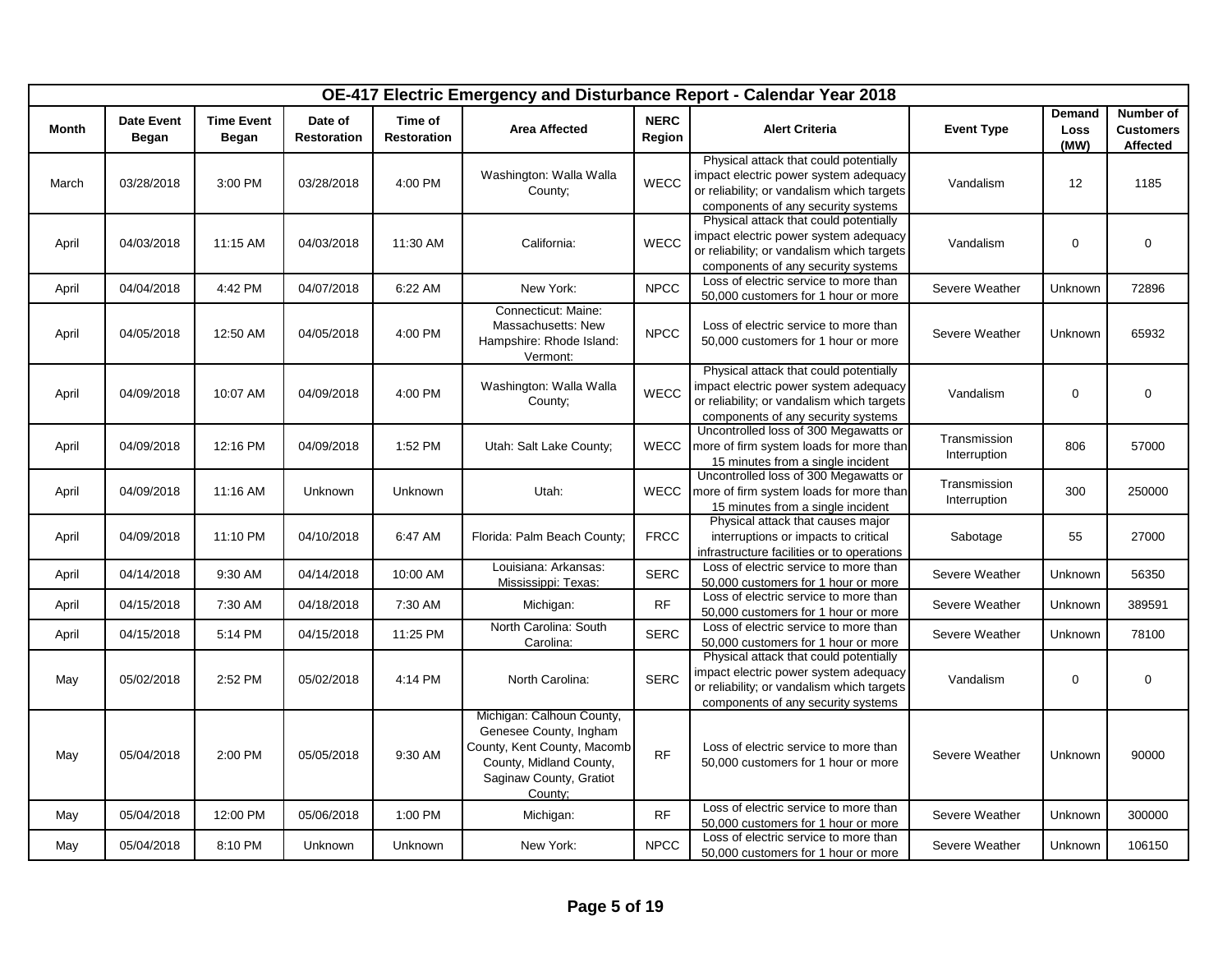|       |                            |                            |                               |                               |                                                                                                                                                                                                                                                                  |                       | OE-417 Electric Emergency and Disturbance Report - Calendar Year 2018                                                                                               |                                   |                               |                                           |
|-------|----------------------------|----------------------------|-------------------------------|-------------------------------|------------------------------------------------------------------------------------------------------------------------------------------------------------------------------------------------------------------------------------------------------------------|-----------------------|---------------------------------------------------------------------------------------------------------------------------------------------------------------------|-----------------------------------|-------------------------------|-------------------------------------------|
| Month | <b>Date Event</b><br>Began | <b>Time Event</b><br>Began | Date of<br><b>Restoration</b> | Time of<br><b>Restoration</b> | <b>Area Affected</b>                                                                                                                                                                                                                                             | <b>NERC</b><br>Region | <b>Alert Criteria</b>                                                                                                                                               | <b>Event Type</b>                 | <b>Demand</b><br>Loss<br>(MW) | Number of<br><b>Customers</b><br>Affected |
| May   | 05/04/2018                 | 11:10 PM                   | 05/05/2018                    | 12:40 AM                      | New Hampshire: Vermont:                                                                                                                                                                                                                                          | <b>NPCC</b>           | Loss of electric service to more than<br>50,000 customers for 1 hour or more                                                                                        | Severe Weather                    | Unknown                       | 56000                                     |
| May   | 05/05/2018                 | 4:30 AM                    | 05/05/2018                    | 3:30 PM                       | Vermont: New Hampshire:<br>Maine:                                                                                                                                                                                                                                | <b>NPCC</b>           | Loss of electric service to more than<br>50,000 customers for 1 hour or more                                                                                        | Severe Weather                    | Unknown                       | 31900                                     |
| May   | 05/07/2018                 | 10:30 AM                   | 05/07/2018                    | 10:36 AM                      | New York: Tompkins County;                                                                                                                                                                                                                                       | <b>NPCC</b>           | Physical attack that could potentially<br>impact electric power system adequacy<br>or reliability; or vandalism which targets<br>components of any security systems | Suspected Physical<br>Attack      | $\mathbf{0}$                  | $\mathbf 0$                               |
| May   | 05/08/2018                 | 4:00 PM                    | 05/08/2018                    | 4:01 PM                       | Utah: Washington County;                                                                                                                                                                                                                                         | <b>WECC</b>           | Physical attack that could potentially<br>impact electric power system adequacy<br>or reliability; or vandalism which targets<br>components of any security systems | <b>Actual Physical Attack</b>     | $\mathbf{0}$                  | $\mathbf 0$                               |
| May   | 05/14/2018                 | 7:08 PM                    | Unknown                       | Unknown                       | Virginia:                                                                                                                                                                                                                                                        | <b>SERC</b>           | Loss of electric service to more than<br>50,000 customers for 1 hour or more                                                                                        | Severe Weather                    | Unknown                       | 112000                                    |
| May   | 05/15/2018                 | 2:50 PM                    | Unknown                       | <b>Unknown</b>                | Pennsylvania: Lehigh County,<br>Schuylkill County, Cumberland<br>County, Lancaster County,<br>Northampton County, Berks<br>County, Clinton County,<br>Susquehanna County, Bucks<br>County, Carbon County,<br>Chester County, Columbia<br>County, Juniata County; | <b>RF</b>             | Loss of electric service to more than<br>50,000 customers for 1 hour or more                                                                                        | Severe Weather                    | Unknown                       | 114000                                    |
| May   | 05/15/2018                 | 4:00 PM                    | Unknown                       | Unknown                       | New York: Dutchess County,<br>Ulster County, Orange County;                                                                                                                                                                                                      | <b>NPCC</b>           | Loss of electric service to more than<br>50,000 customers for 1 hour or more                                                                                        | Severe Weather                    | Unknown                       | 72000                                     |
| May   | 05/15/2018                 | 5:25 PM                    | Unknown                       | Unknown                       | New Jersey:                                                                                                                                                                                                                                                      | <b>RF</b>             | Loss of electric service to more than<br>50,000 customers for 1 hour or more                                                                                        | Severe Weather                    | Unknown                       | 82372                                     |
| May   | 05/15/2018                 | 6:14 PM                    | 05/15/2018                    | 7:00 PM                       | Pennsylvania:                                                                                                                                                                                                                                                    | <b>RF</b>             | Loss of electric service to more than<br>50,000 customers for 1 hour or more                                                                                        | Severe Weather                    | Unknown                       | 52872                                     |
| May   | 05/15/2018                 | 6:35 PM                    | 05/18/2018                    | 3:57 PM                       | Connecticut: Massachusetts:<br>Rhode Island:                                                                                                                                                                                                                     | <b>NPCC</b>           | Loss of electric service to more than<br>50,000 customers for 1 hour or more                                                                                        | Severe Weather                    | Unknown                       | 120000                                    |
| May   | 05/15/2018                 | 3:00 PM                    | 05/18/2018                    | 1:48 PM                       | Massachusetts:                                                                                                                                                                                                                                                   | <b>NPCC</b>           | Physical attack that could potentially<br>impact electric power system adequacy<br>or reliability; or vandalism which targets<br>components of any security systems | Vandalism                         | $\mathbf 0$                   | $\mathbf 0$                               |
| May   | 05/15/2018                 | 5:15 PM                    | Unknown                       | Unknown                       | New York:                                                                                                                                                                                                                                                        | <b>NPCC</b>           | Loss of electric service to more than<br>50,000 customers for 1 hour or more                                                                                        | Severe Weather                    | Unknown                       | 49999                                     |
| May   | 05/17/2018                 | 1:11 AM                    | Unknown                       | Unknown                       | California: Contra Costa<br>County;                                                                                                                                                                                                                              | WECC                  | Loss of electric service to more than<br>50,000 customers for 1 hour or more                                                                                        | Severe Weather                    | 70                            | 70000                                     |
| May   | 05/17/2018                 | 1:11 AM                    | 05/18/2018                    | 12:38 AM                      | California:                                                                                                                                                                                                                                                      | WECC                  | Loss of electric service to more than<br>50,000 customers for 1 hour or more                                                                                        | Transmission<br><b>Disruption</b> | 124                           | 70000                                     |
| May   | 05/26/2018                 | 6:40 PM                    | 05/27/2018                    | 11:50 PM                      | Texas: Harris County;                                                                                                                                                                                                                                            | <b>TRE</b>            | Loss of electric service to more than<br>50,000 customers for 1 hour or more                                                                                        | Severe Weather                    | Unknown                       | 163932                                    |
| June  | 06/02/2018                 | 5:00 AM                    | 06/02/2018                    | 11:00 AM                      | Missouri: Jackson County,<br>Clay County, Platte County,<br>Andrew County; Kansas:<br>Johnson County;                                                                                                                                                            | SPP RE                | Loss of electric service to more than<br>50,000 customers for 1 hour or more                                                                                        | Severe Weather                    | Unknown                       | 103535                                    |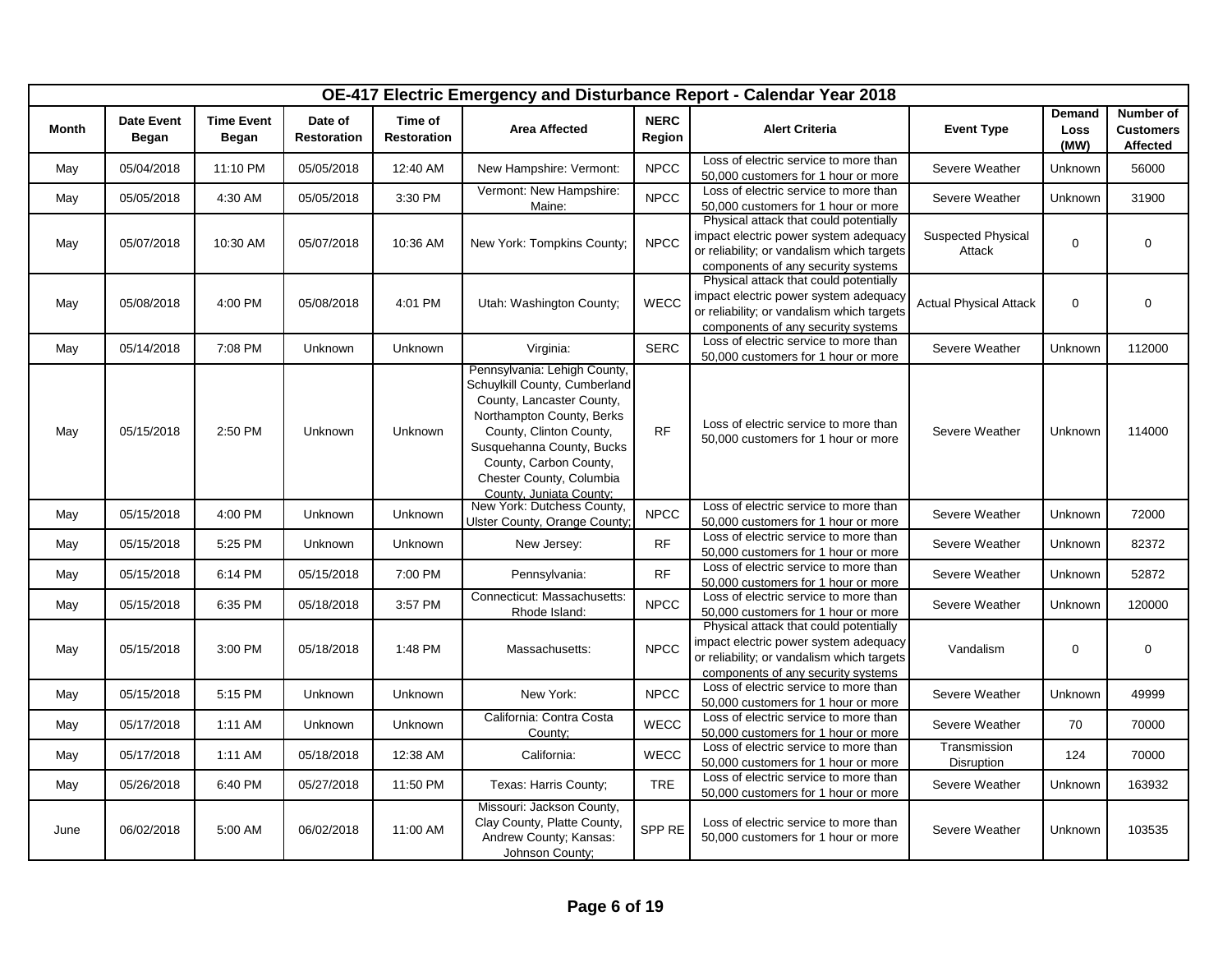|       |                                   |                                   |                               |                               |                                                                                   |                       | OE-417 Electric Emergency and Disturbance Report - Calendar Year 2018                                                                                                                                                                                                                              |                              |                        |                                           |
|-------|-----------------------------------|-----------------------------------|-------------------------------|-------------------------------|-----------------------------------------------------------------------------------|-----------------------|----------------------------------------------------------------------------------------------------------------------------------------------------------------------------------------------------------------------------------------------------------------------------------------------------|------------------------------|------------------------|-------------------------------------------|
| Month | <b>Date Event</b><br><b>Began</b> | <b>Time Event</b><br><b>Began</b> | Date of<br><b>Restoration</b> | Time of<br><b>Restoration</b> | <b>Area Affected</b>                                                              | <b>NERC</b><br>Region | <b>Alert Criteria</b>                                                                                                                                                                                                                                                                              | <b>Event Type</b>            | Demand<br>Loss<br>(MW) | Number of<br><b>Customers</b><br>Affected |
| June  | 06/04/2018                        | 8:50 AM                           | 06/04/2018                    | 2:00 PM                       | Florida: Alachua County;                                                          | <b>FRCC</b>           | Physical attack that could potentially<br>impact electric power system adequacy<br>or reliability; or vandalism which targets<br>components of any security systems                                                                                                                                | Vandalism                    | $\mathbf 0$            | $\mathbf 0$                               |
| June  | 06/09/2018                        | 9:54 AM                           | 06/09/2018                    | 12:12 PM                      | Georgia:                                                                          | <b>SERC</b>           | Unplanned evacuation from its Bulk<br>Electric System control center facility for<br>30 continuous minutes or more                                                                                                                                                                                 | <b>System Operations</b>     | $\mathsf 0$            | $\mathbf 0$                               |
| June  | 06/10/2018                        | 2:25 PM                           | 06/11/2018                    | 5:58 AM                       | Kentucky:                                                                         | <b>SERC</b>           | Unplanned evacuation from its Bulk<br>Electric System control center facility for<br>30 continuous minutes or more                                                                                                                                                                                 | <b>System Operations</b>     | Unknown                | <b>Unknown</b>                            |
| June  | 06/12/2018                        | 4:15 PM                           | Unknown                       | Unknown                       | Nevada: Clark County;                                                             | <b>WECC</b>           | Damage or destruction of its Facility<br>that results from actual or suspected<br>intentional human action.                                                                                                                                                                                        | Vandalism                    | $\mathbf 0$            | $\mathbf 0$                               |
| June  | 06/12/2018                        | 3:00 PM                           | 06/12/2018                    | 3:15 PM                       | California: Kern County;                                                          | <b>WECC</b>           | Damage or destruction of its Facility<br>that results from actual or suspected<br>intentional human action.                                                                                                                                                                                        | Vandalism                    | $\mathsf 0$            | $\mathbf 0$                               |
| June  | 06/18/2018                        | 6:20 PM                           | 06/19/2018                    | 12:15 AM                      | Connecticut: Maine:<br>Massachusetts: New<br>Hampshire: Rhode Island:<br>Vermont: | <b>NPCC</b>           | Loss of electric service to more than<br>50,000 customers for 1 hour or more                                                                                                                                                                                                                       | Severe Weather               | Unknown                | 112927                                    |
| June  | 06/20/2018                        | 10:58 PM                          | 06/21/2018                    | 6:05 AM                       | Florida: Palm Beach County;                                                       | <b>FRCC</b>           | Complete operational failure or shut-<br>down of the transmission and/or<br>distribution of electrical system                                                                                                                                                                                      | Transmission<br>Interruption | 73                     | 27000                                     |
| June  | 06/22/2018                        | 2:38 PM                           | Unknown                       | Unknown                       | Washington:                                                                       | WECC                  | Electrical System Separation (Islanding)<br>where part or parts of power grid<br>remain(s) operational in an otherwise<br>blocked out area or within the partial<br>failure of an integrated electrical system                                                                                     | Severe Weather               | 10000                  | 4200000                                   |
| June  | 06/27/2018                        | 2:30 PM                           | 06/27/2018                    | 2:33 PM                       | New York: New York County;                                                        | <b>NPCC</b>           | Physical threat to its Bulk Electric<br>System control center, excluding<br>weather or natural disaster related<br>threats, which has the potential to<br>degrade the normal operation of the<br>control center. Or suspicious device or<br>activity at its Bulk Electric System<br>control center | <b>Suspicious Activity</b>   | $\mathsf 0$            | $\Omega$                                  |
| June  | 06/28/2018                        | 6:36 PM                           | 07/01/2018                    | 7:00 AM                       | Missouri: Illinois:                                                               | <b>SERC</b>           | Loss of electric service to more than<br>50,000 customers for 1 hour or more                                                                                                                                                                                                                       | Severe Weather               | Unknown                | 112000                                    |
| June  | 06/28/2018                        | 2:50 PM                           | 06/29/2018                    | 9:00 AM                       | Alabama: Georgia:                                                                 | <b>SERC</b>           | Loss of electric service to more than<br>50,000 customers for 1 hour or more                                                                                                                                                                                                                       | Severe Weather               | 160                    | 48109                                     |
| June  | 06/29/2018                        | 7:35 AM                           | 06/29/2018                    | 9:30 AM                       | Minnesota: St. Louis County;                                                      | <b>MRO</b>            | Uncontrolled loss of 300 Megawatts or<br>more of firm system loads for 15<br>minutes or more from a single incident                                                                                                                                                                                | Severe Weather               | 350                    | Unknown                                   |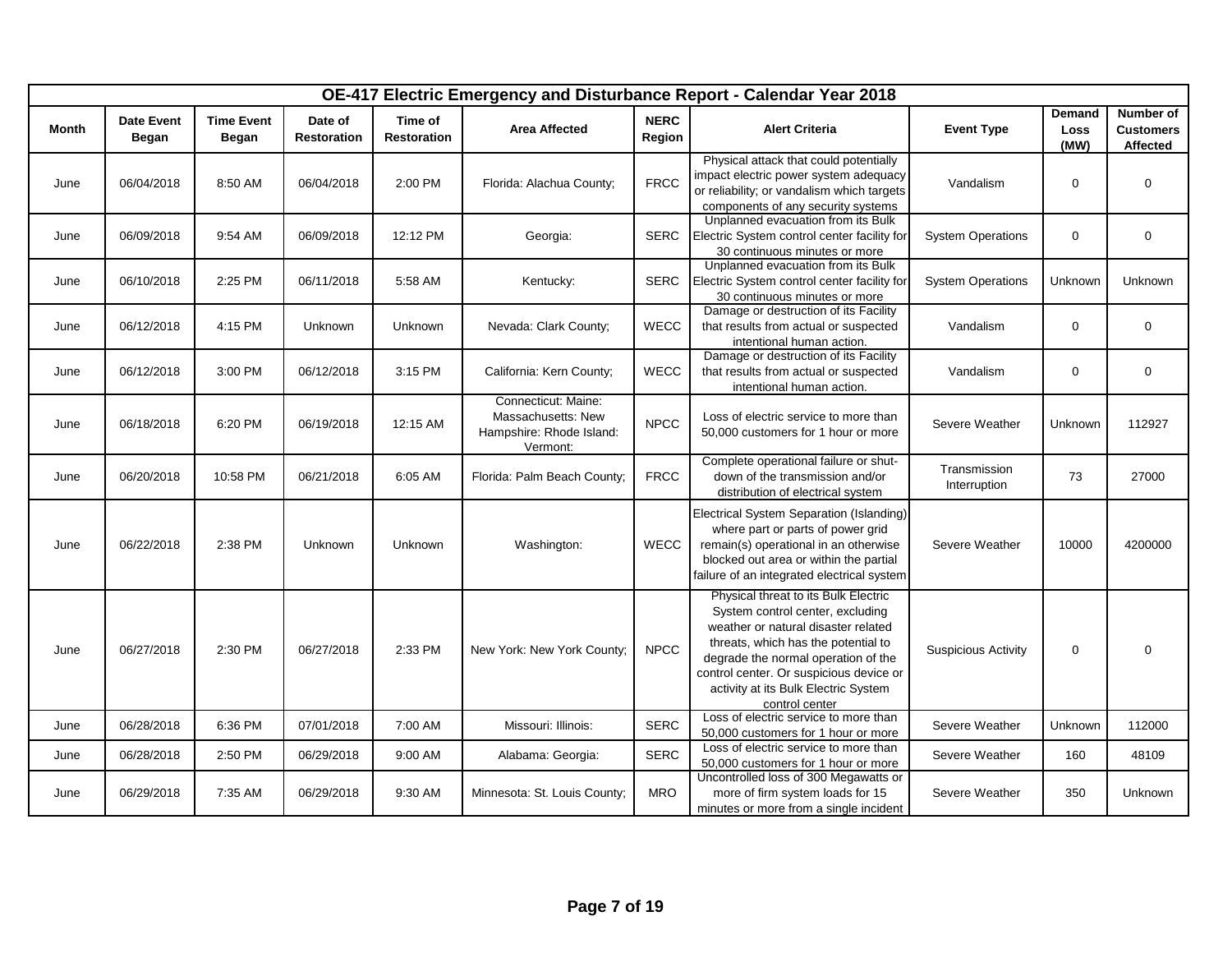|       |                                   |                                   |                               |                               |                                                                     |                       | OE-417 Electric Emergency and Disturbance Report - Calendar Year 2018                                                                                                                                                    |                                                |                        |                                           |
|-------|-----------------------------------|-----------------------------------|-------------------------------|-------------------------------|---------------------------------------------------------------------|-----------------------|--------------------------------------------------------------------------------------------------------------------------------------------------------------------------------------------------------------------------|------------------------------------------------|------------------------|-------------------------------------------|
| Month | <b>Date Event</b><br><b>Began</b> | <b>Time Event</b><br><b>Began</b> | Date of<br><b>Restoration</b> | Time of<br><b>Restoration</b> | <b>Area Affected</b>                                                | <b>NERC</b><br>Region | <b>Alert Criteria</b>                                                                                                                                                                                                    | <b>Event Type</b>                              | Demand<br>Loss<br>(MW) | Number of<br><b>Customers</b><br>Affected |
| June  | 06/29/2018                        | 3:38 AM                           | Unknown                       | <b>Unknown</b>                | Kentucky:                                                           | <b>SERC</b>           | Complete loss of monitoring or control<br>capability at its staffed Bulk Electric<br>System control center for 30 continuous<br>minutes or more                                                                          | <b>System Operations</b>                       | Unknown                | <b>Unknown</b>                            |
| June  | 06/30/2018                        | 12:30 PM                          | 06/30/2018                    | 12:31 PM                      | California: Los Angeles<br>County;                                  | WECC                  | Damage or destruction of its Facility<br>that results from actual or suspected<br>intentional human action.                                                                                                              | Vandalism                                      | $\mathbf 0$            | $\pmb{0}$                                 |
| June  | 06/30/2018                        | 10:45 AM                          | 06/30/2018                    | 11:28 AM                      | Texas: Travis County,<br>Williamson County;                         | <b>TRE</b>            | Complete loss of monitoring or control<br>capability at its staffed Bulk Electric<br>System control center for 30 continuous<br>minutes or more                                                                          | <b>System Operations</b>                       | $\mathbf 0$            | 0                                         |
| July  | 07/04/2018                        | 10:00 PM                          | 07/04/2018                    | 10:30 PM                      | Colorado: Pueblo County;                                            | WECC                  | Damage or destruction of its Facility<br>that results from actual or suspected<br>intentional human action.                                                                                                              | Vandalism                                      | Unknown                | 5058                                      |
| July  | 07/04/2018                        | 5:54 PM                           | 07/04/2018                    | 7:20 PM                       | Tennessee:                                                          | <b>SERC</b>           | Complete loss of monitoring or control<br>capability at its staffed Bulk Electric<br>System control center for 30 continuous<br>minutes or more.                                                                         | <b>System Operations</b>                       | $\mathbf 0$            | $\pmb{0}$                                 |
| July  | 07/09/2018                        | 1:10 PM                           | 07/09/2018                    | 2:45 PM                       | California: Merced County,<br>Kern County; Nevada: Clark<br>County; | WECC                  | Complete loss of monitoring or control<br>capability at its staffed Bulk Electric<br>System control center for 30 continuous<br>minutes or more.                                                                         | <b>System Operations</b>                       | $\mathbf{0}$           | $\pmb{0}$                                 |
| July  | 07/11/2018                        | 3:40 PM                           | 07/11/2018                    | 4:00 PM                       | Tennessee:                                                          | <b>SERC</b>           | Uncontrolled loss of 300 Megawatts or<br>more of firm system loads for 15<br>minutes or more from a single incident                                                                                                      | Transmission<br>Interruption                   | 425                    | 26195                                     |
| July  | 07/11/2018                        | 12:58 AM                          | Unknown                       | Unknown                       | California:                                                         | WECC                  | Fuel supply emergencies that could<br>impact electric power system adequacy<br>or reliability                                                                                                                            | <b>Fuel Supply Deficiency</b>                  | $\mathbf 0$            | $\pmb{0}$                                 |
| July  | 07/14/2018                        | 10:20 AM                          | Unknown                       | Unknown                       | Ohio:                                                               | RF                    | Complete loss of monitoring or control<br>capability at its staffed Bulk Electric<br>System control center for 30 continuous<br>minutes or more.                                                                         | <b>System Operations</b>                       | Unknown                | Unknown                                   |
| July  | 07/16/2018                        | 5:15 AM                           | Unknown                       | <b>Unknown</b>                | California: Merced County;                                          | <b>WECC</b>           | Fuel supply emergencies that could<br>impact electric power system adequacy Fuel Supply Deficiency<br>or reliability                                                                                                     |                                                | $\mathbf 0$            | 0                                         |
| July  | 07/18/2018                        | 5:28 PM                           | 07/18/2018                    | 5:31 PM                       | Oregon:                                                             | WECC                  | Total generation loss, within one minute<br>of: greater than or equal to 2,000<br>Megawatts in the Eastern or Western<br>Interconnection or greater than or equal<br>to 1,400 Megawatts in the ERCOT<br>Interconnection. | Severe<br>Weather/Transmission<br>Interruption | Unknown                | Unknown                                   |
| July  | 07/18/2018                        | 4:00 AM                           | Unknown                       | Unknown                       | California: Fresno County;                                          | WECC                  | Fuel supply emergencies that could<br>impact electric power system adequacy<br>or reliability                                                                                                                            | <b>Fuel Supply Deficiency</b>                  | $\mathbf 0$            | 0                                         |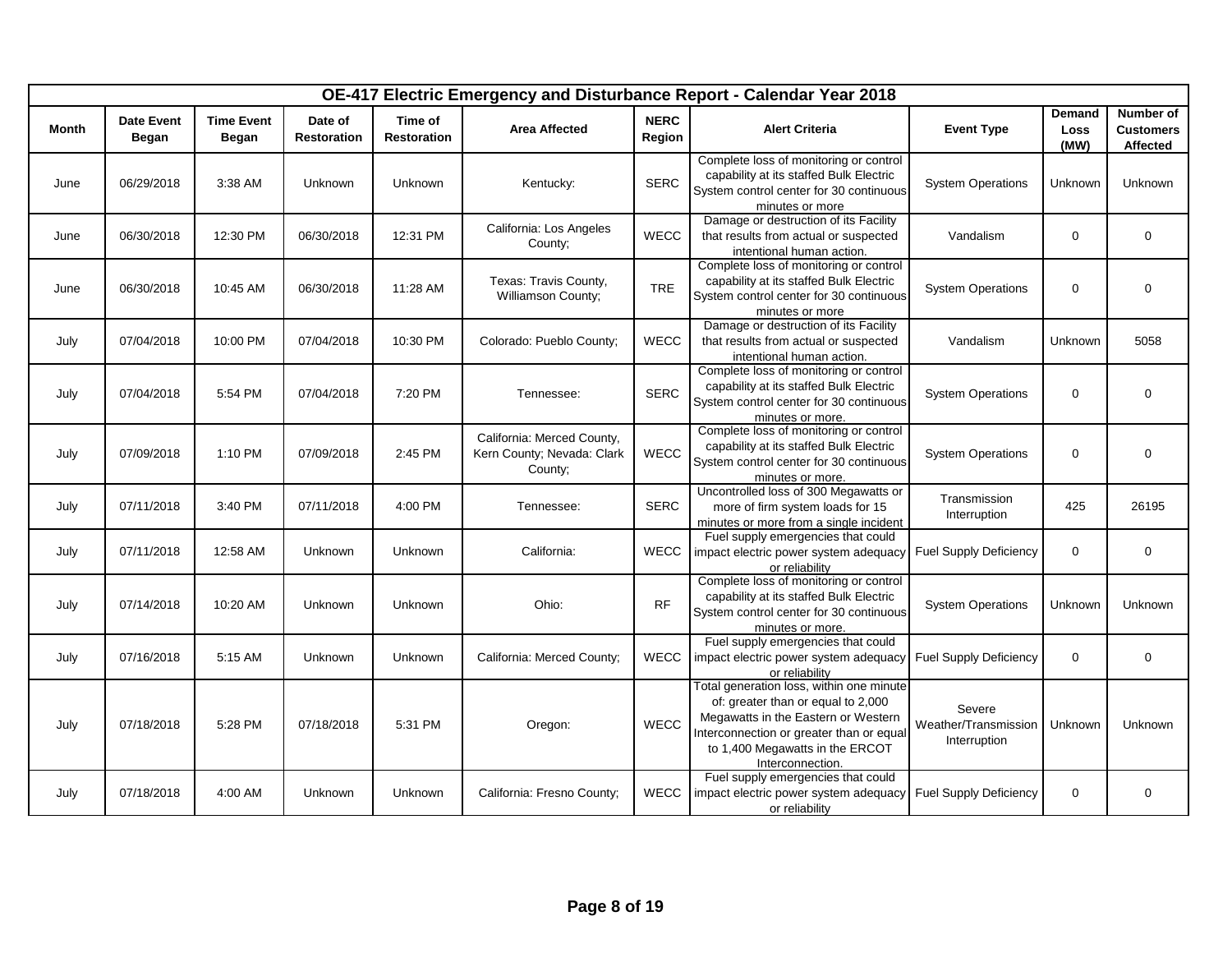|              |                            |                            |                               |                               |                            |                       | OE-417 Electric Emergency and Disturbance Report - Calendar Year 2018                                                                                                                                                            |                                                |                               |                                           |
|--------------|----------------------------|----------------------------|-------------------------------|-------------------------------|----------------------------|-----------------------|----------------------------------------------------------------------------------------------------------------------------------------------------------------------------------------------------------------------------------|------------------------------------------------|-------------------------------|-------------------------------------------|
| <b>Month</b> | <b>Date Event</b><br>Began | <b>Time Event</b><br>Began | Date of<br><b>Restoration</b> | Time of<br><b>Restoration</b> | <b>Area Affected</b>       | <b>NERC</b><br>Region | <b>Alert Criteria</b>                                                                                                                                                                                                            | <b>Event Type</b>                              | <b>Demand</b><br>Loss<br>(MW) | Number of<br><b>Customers</b><br>Affected |
| July         | 07/19/2018                 | 8:25 PM                    | <b>Unknown</b>                | <b>Unknown</b>                | Kentucky:                  | <b>SERC</b>           | Complete loss of monitoring or control<br>capability at its staffed Bulk Electric<br>System control center for 30 continuous<br>minutes or more.                                                                                 | <b>System Operations</b>                       | Unknown                       | <b>Unknown</b>                            |
| July         | 07/19/2018                 | 12:38 PM                   | 07/19/2018                    | 1:22 PM                       | Louisiana: Rapides Parish; | <b>SERC</b>           | Complete loss of monitoring or control<br>capability at its staffed Bulk Electric<br>System control center for 30 continuous<br>minutes or more.                                                                                 | <b>System Operations</b>                       | $\mathbf 0$                   | $\mathbf 0$                               |
| July         | 07/20/2018                 | 12:46 PM                   | 07/20/2018                    | 1:30 PM                       | Maine: Hancock County;     | <b>NPCC</b>           | Physical threat to its Facility excluding<br>weather or natural disaster related<br>threats, which has the potential to<br>degrade the normal operation of the<br>Facility. Or suspicious device or activity<br>at its Facility. | <b>System Operations</b>                       | $\mathbf 0$                   | $\Omega$                                  |
| July         | 07/20/2018                 | 4:19 PM                    | 07/20/2018                    | 4:48 PM                       | Kentucky:                  | <b>SERC</b>           | Loss of electric service to more than<br>50,000 customers for 1 hour or more                                                                                                                                                     | Severe Weather                                 | Unknown                       | 87833                                     |
| July         | 07/21/2018                 | 4:45 AM                    | 07/21/2018                    | 11:15 AM                      | Arkansas:                  | <b>SERC</b>           | Loss of electric service to more than<br>50,000 customers for 1 hour or more                                                                                                                                                     | Severe Weather                                 | Unknown                       | 64930                                     |
| July         | 07/21/2018                 | 7:20 AM                    | 07/21/2018                    | 11:30 AM                      | Georgia:                   | <b>SERC</b>           | Loss of electric service to more than<br>50,000 customers for 1 hour or more                                                                                                                                                     | Severe Weather                                 | 143                           | 42901                                     |
| July         | 07/23/2018                 | 4:16 AM                    | 07/23/2018                    | 4:29 AM                       | Florida: Pinellas County;  | <b>FRCC</b>           | <b>Jnexpected Transmission loss within its</b><br>area, contrary to design, of three or<br>more Bulk Electric System Facilities<br>caused by a common disturbance<br>(excluding successful automatic<br>reclosing).              | Severe<br>Weather/Transmission<br>Interruption | 40                            | Unknown                                   |
| July         | 07/26/2018                 | 8:24 PM                    | Unknown                       | Unknown                       | California: Shasta County; | <b>WECC</b>           | Public appeal to reduce the use of<br>electricity for purposes of maintaining<br>the continuity of the Bulk Electric<br>System                                                                                                   | <b>Natural Disaster</b>                        | Unknown                       | Unknown                                   |
| July         | 07/27/2018                 | 4:28 PM                    | 07/27/2018                    | 4:33 PM                       | New York: New York County; | <b>NPCC</b>           | Unexpected Transmission loss within its<br>area, contrary to design, of three or<br>more Bulk Electric System Facilities<br>caused by a common disturbance<br>(excluding successful automatic<br>reclosing).                     | Severe<br>Weather/Transmission<br>Interruption | $\mathbf 0$                   | $\mathbf 0$                               |
| July         | 07/27/2018                 | 9:34 AM                    | 07/27/2018                    | 9:51 AM                       | Washington: Clark County;  | <b>WECC</b>           | Electrical System Separation (Islanding)<br>where part or parts of power grid<br>remain(s) operational in an otherwise<br>blocked out area or within the partial<br>failure of an integrated electrical system                   | <b>System Operations</b>                       | Unknown                       | Unknown                                   |
| July         | 07/28/2018                 | 11:11 PM                   | 07/29/2018                    | 1:51 AM                       | Nevada: Nye County;        | <b>WECC</b>           | Complete loss of monitoring or control<br>capability at its staffed Bulk Electric<br>System control center for 30 continuous<br>minutes or more.                                                                                 | <b>System Operations</b>                       | $\mathbf 0$                   | $\mathbf 0$                               |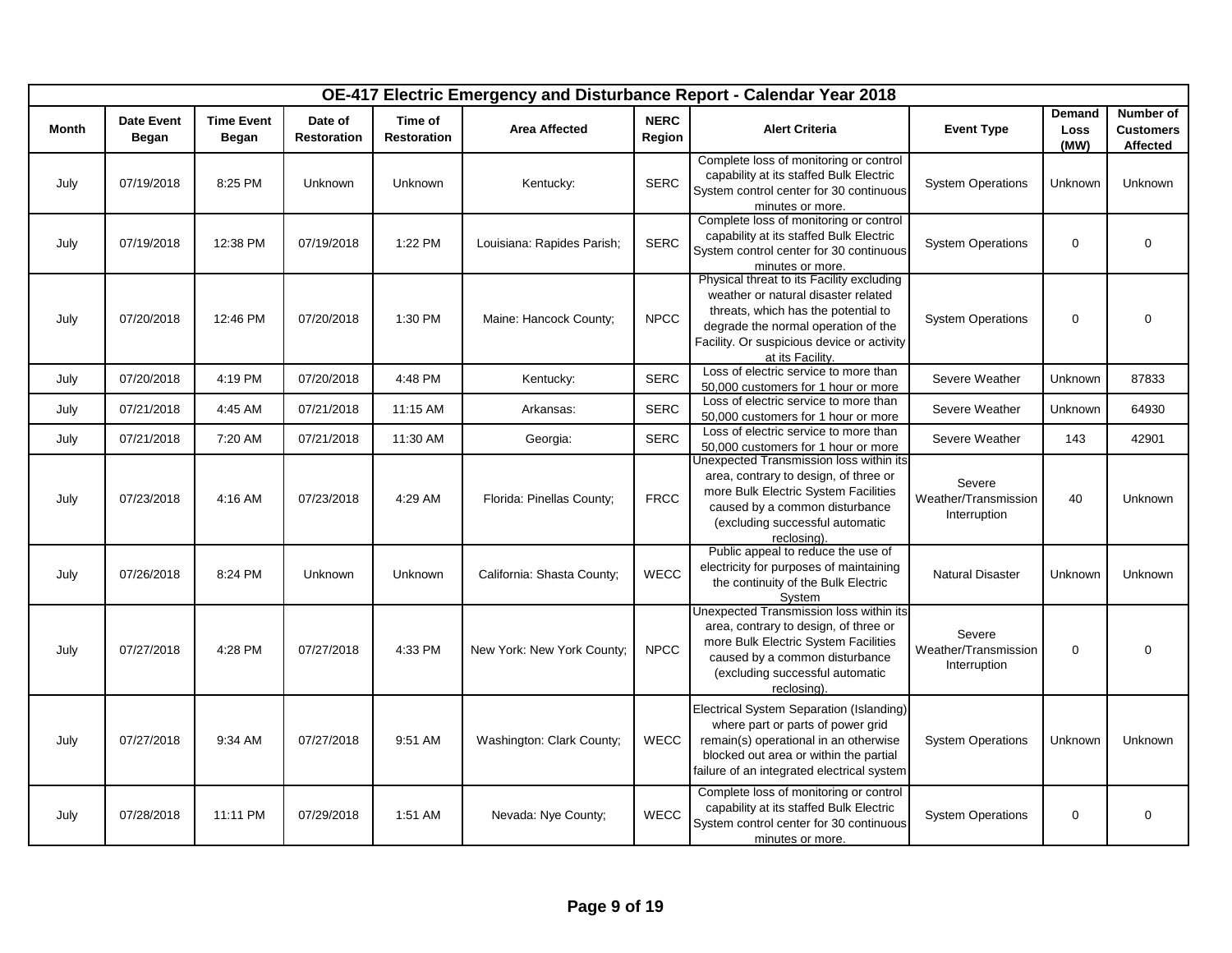|              |                            |                            |                               |                               |                           |                       | OE-417 Electric Emergency and Disturbance Report - Calendar Year 2018                                                                                                                                                            |                            |                               |                                           |
|--------------|----------------------------|----------------------------|-------------------------------|-------------------------------|---------------------------|-----------------------|----------------------------------------------------------------------------------------------------------------------------------------------------------------------------------------------------------------------------------|----------------------------|-------------------------------|-------------------------------------------|
| <b>Month</b> | <b>Date Event</b><br>Began | <b>Time Event</b><br>Began | Date of<br><b>Restoration</b> | Time of<br><b>Restoration</b> | <b>Area Affected</b>      | <b>NERC</b><br>Region | <b>Alert Criteria</b>                                                                                                                                                                                                            | <b>Event Type</b>          | <b>Demand</b><br>Loss<br>(MW) | Number of<br><b>Customers</b><br>Affected |
| July         | 07/29/2018                 | 2:33 PM                    | 07/29/2018                    | 6:23 PM                       | California:               | WECC                  | Loss of electric service to more than<br>50,000 customers for 1 hour or more                                                                                                                                                     | <b>Natural Disaster</b>    | 83                            | 57670                                     |
| July         | 07/30/2018                 | 6:30 AM                    | 07/30/2018                    | 11:00 PM                      | Arizona: Maricopa County; | WECC                  | Loss of electric service to more than<br>50,000 customers for 1 hour or more                                                                                                                                                     | Severe Weather             | Unknown                       | 82000                                     |
| July         | 07/31/2018                 | 11:44 AM                   | 07/31/2018                    | 2:17 PM                       | California: Kern County;  | WECC                  | Damage or destruction of its Facility<br>that results from actual or suspected<br>intentional human action.                                                                                                                      | <b>Suspicious Activity</b> | Unknown                       | Unknown                                   |
| August       | 08/01/2018                 | 9:11 AM                    | 08/01/2018                    | 10:56 AM                      | Montana:                  | <b>WECC</b>           | Physical attack that causes major<br>interruptions or impacts to critical<br>infrastructure or to operations.                                                                                                                    | Vandalism                  | $\mathbf 0$                   | $\mathbf 0$                               |
| August       | 08/04/2018                 | 8:20 AM                    | 08/04/2018                    | 8:21 AM                       | California: Kern County;  | <b>WECC</b>           | Damage or destruction of its Facility<br>that results from actual or suspected<br>intentional human action.                                                                                                                      | Vandalism                  | Unknown                       | Unknown                                   |
| August       | 08/07/2018                 | 1:22 AM                    | 08/07/2018                    | 1:59 AM                       | California: Butte County; | WECC                  | <b>Electrical System Separation (Islanding)</b><br>where part or parts of power grid<br>remain(s) operational in an otherwise<br>blocked out area or within the partial<br>failure of an integrated electrical<br>system.        | <b>Natural Disaster</b>    | 5                             | 485                                       |
| August       | 08/07/2018                 | 1:22 AM                    | 08/07/2018                    | 7:04 PM                       | California: Butte County; | WECC                  | Electrical System Separation (Islanding)<br>where part or parts of power grid<br>remain(s) operational in an otherwise<br>blocked out area or within the partial<br>failure of an integrated electrical<br>system.               | Natural Disaster           | 27                            | 11383                                     |
| August       | 08/14/2018                 | 9:00 PM                    | 08/14/2018                    | 9:01 PM                       | Virginia: Hanover County; | <b>SERC</b>           | Physical threat to its Facility excluding<br>weather or natural disaster related<br>threats, which has the potential to<br>degrade the normal operation of the<br>Facility. Or suspicious device or activity<br>at its Facility. | <b>Suspicious Activity</b> | $\pmb{0}$                     | $\Omega$                                  |
| August       | 08/15/2018                 | 12:00 AM                   | 08/15/2018                    | 1:00 AM                       | Missouri: Boone County;   | <b>SERC</b>           | Damage or destruction of its Facility<br>that results from actual or suspected<br>intentional human action.                                                                                                                      | Vandalism                  | $\mathbf 0$                   | $\mathbf 0$                               |
| August       | 08/17/2018                 | 1:07 PM                    | 08/17/2018                    | 1:40 PM                       | California:               | <b>WECC</b>           | Complete loss of monitoring or control<br>capability at its staffed Bulk Electric<br>System control center for 30 continuous<br>minutes or more.                                                                                 | <b>System Operations</b>   | $\mathbf 0$                   | $\mathbf 0$                               |
| August       | 08/19/2018                 | 3:20 PM                    | 08/19/2018                    | 3:21 PM                       | Utah: Box Elder County;   | <b>WECC</b>           | Damage or destruction of its Facility<br>that results from actual or suspected<br>intentional human action.                                                                                                                      | Vandalism                  | $\mathbf 0$                   | $\mathbf 0$                               |
| August       | 08/20/2018                 | 10:46 PM                   | 08/21/2018                    | 12:14 AM                      | Louisiana:                | <b>SERC</b>           | Complete loss of monitoring or control<br>capability at its staffed Bulk Electric<br>System control center for 30 continuous<br>minutes or more.                                                                                 | <b>System Operations</b>   | $\mathbf 0$                   | $\mathbf 0$                               |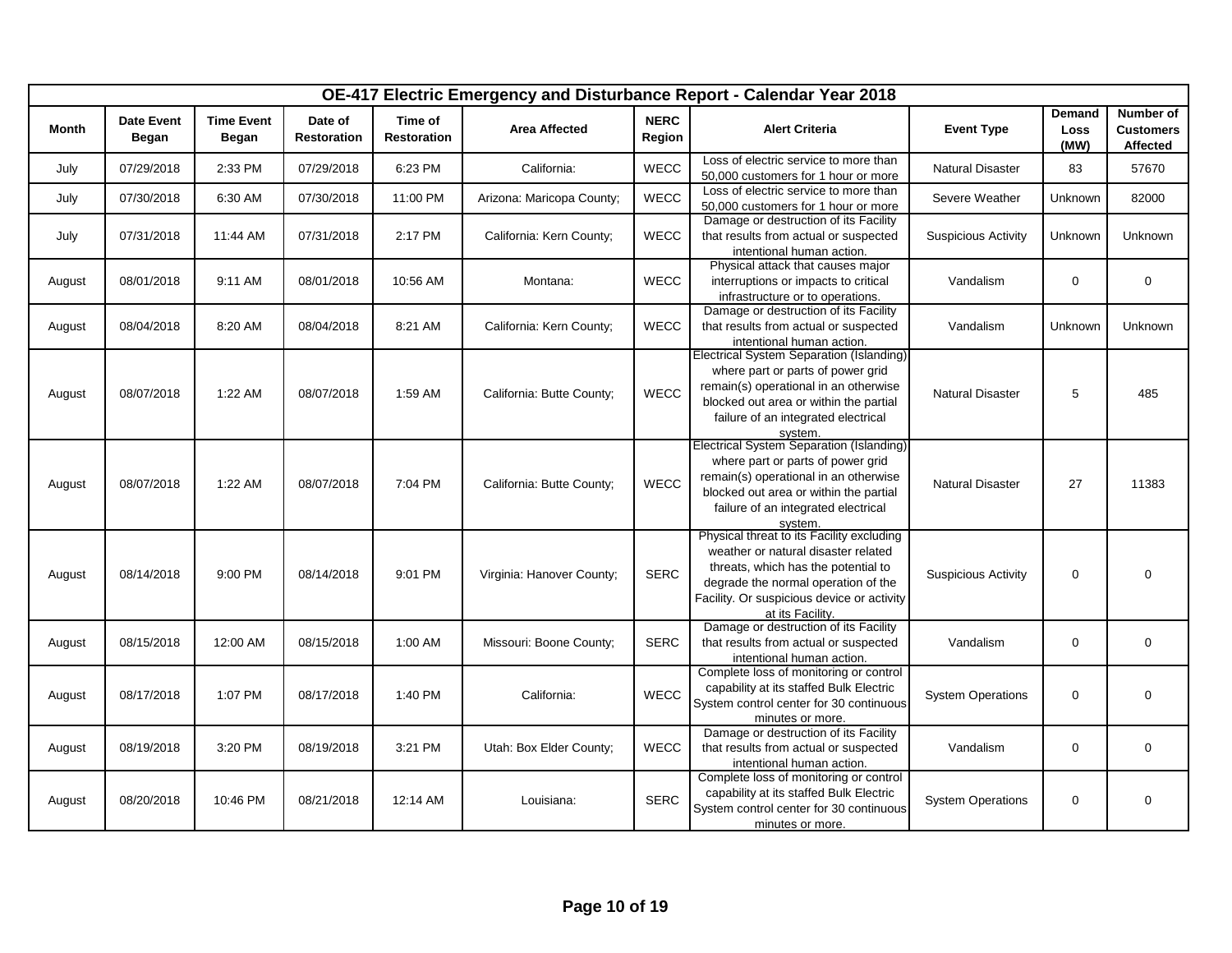|        |                                   |                            |                               |                               |                                                                                                                                                                                                                                                                                                                    |                       | OE-417 Electric Emergency and Disturbance Report - Calendar Year 2018                                                                                                                                                                                                                               |                            |                        |                                           |
|--------|-----------------------------------|----------------------------|-------------------------------|-------------------------------|--------------------------------------------------------------------------------------------------------------------------------------------------------------------------------------------------------------------------------------------------------------------------------------------------------------------|-----------------------|-----------------------------------------------------------------------------------------------------------------------------------------------------------------------------------------------------------------------------------------------------------------------------------------------------|----------------------------|------------------------|-------------------------------------------|
| Month  | <b>Date Event</b><br><b>Began</b> | <b>Time Event</b><br>Began | Date of<br><b>Restoration</b> | Time of<br><b>Restoration</b> | <b>Area Affected</b>                                                                                                                                                                                                                                                                                               | <b>NERC</b><br>Region | <b>Alert Criteria</b>                                                                                                                                                                                                                                                                               | <b>Event Type</b>          | Demand<br>Loss<br>(MW) | Number of<br><b>Customers</b><br>Affected |
| August | 08/24/2018                        | 12:24 PM                   | 08/24/2018                    | 12:59 PM                      | Virginia: Roanoke County;                                                                                                                                                                                                                                                                                          | <b>SERC</b>           | Unplanned evacuation from its Bulk<br>Electric System control center facility for<br>30 continuous minutes or more.                                                                                                                                                                                 | <b>System Operations</b>   | $\mathbf 0$            | 0                                         |
| August | 08/26/2018                        | 10:00 PM                   | 08/27/2018                    | 4:56 AM                       | Michigan: Muskegon County,<br>Newaygo County, Oceana<br>County, Mason County, Kent<br>County, Mecosta County,<br>Montcalm County, Isabella<br>County, Midland County,<br>Saginaw County;                                                                                                                           | RF                    | Loss of electric service to more than<br>50,000 customers for 1 hour or more.                                                                                                                                                                                                                       | Severe Weather             | Unknown                | 67000                                     |
| August | 08/28/2018                        | 11:41 PM                   | 08/29/2018                    | 12:13 AM                      | Ohio: Montgomery County;                                                                                                                                                                                                                                                                                           | RF                    | Unplanned evacuation from its Bulk<br>Electric System control center facility for<br>30 continuous minutes or more.                                                                                                                                                                                 | <b>System Operations</b>   | $\mathbf 0$            | $\mathbf 0$                               |
| August | 08/28/2018                        | 8:00 PM                    | 08/30/2018                    | 2:59 PM                       | Michigan: Benzie County,<br>Barry County, Grand Traverse<br>County, Kalkaska County,<br>Mason County, Oceana<br>County, Muskegon County,<br>Kent County, Newaygo<br>County, Montcalm County,<br>Mecosta County, Antrim<br>County, Eaton County, Ionia<br>County, Isabella County, Clare<br>County. Saginaw County: | RF                    | Loss of electric service to more than<br>50,000 customers for 1 hour or more.                                                                                                                                                                                                                       | Severe Weather             | Unknown                | 110000                                    |
| August | 08/29/2018                        | 3:27 AM                    | 08/29/2018                    | 4:00 AM                       | Maryland: Montgomery<br>County; District of Columbia:                                                                                                                                                                                                                                                              | <b>RF</b>             | Physical threat to its Bulk Electric<br>System control center, excluding<br>weather or natural disaster related<br>threats, which has the potential to<br>degrade the normal operation of the<br>control center. OR suspicious device or<br>activity at its Bulk Electric System<br>control center. | <b>Suspicious Activity</b> | $\mathbf 0$            | $\mathbf 0$                               |
| August | 08/29/2018                        | 12:00 AM                   | 08/30/2018                    | 12:00 AM                      | Illinois:                                                                                                                                                                                                                                                                                                          | <b>SERC</b>           | Loss of electric service to more than<br>50,000 customers for 1 hour or more.                                                                                                                                                                                                                       | Severe Weather             | Unknown                | 100000                                    |
| August | 08/29/2018                        | 9:00 AM                    | 08/29/2018                    | 9:06 AM                       | Arkansas:                                                                                                                                                                                                                                                                                                          | <b>SERC</b>           | Physical threat to its Facility excluding<br>weather or natural disaster related<br>threats, which has the potential to<br>degrade the normal operation of the<br>Facility. Or suspicious device or activity<br>at its Facility.                                                                    | <b>Suspicious Activity</b> | $\mathbf 0$            | 0                                         |
| August | 08/30/2018                        | 12:00 PM                   | 08/30/2018                    | 12:20 PM                      | California:                                                                                                                                                                                                                                                                                                        | WECC                  | Physical attack that could potentially<br>impact electric power system adequacy<br>or reliability; or vandalism which targets<br>components of any security systems.                                                                                                                                | Vandalism                  | 0                      | 0                                         |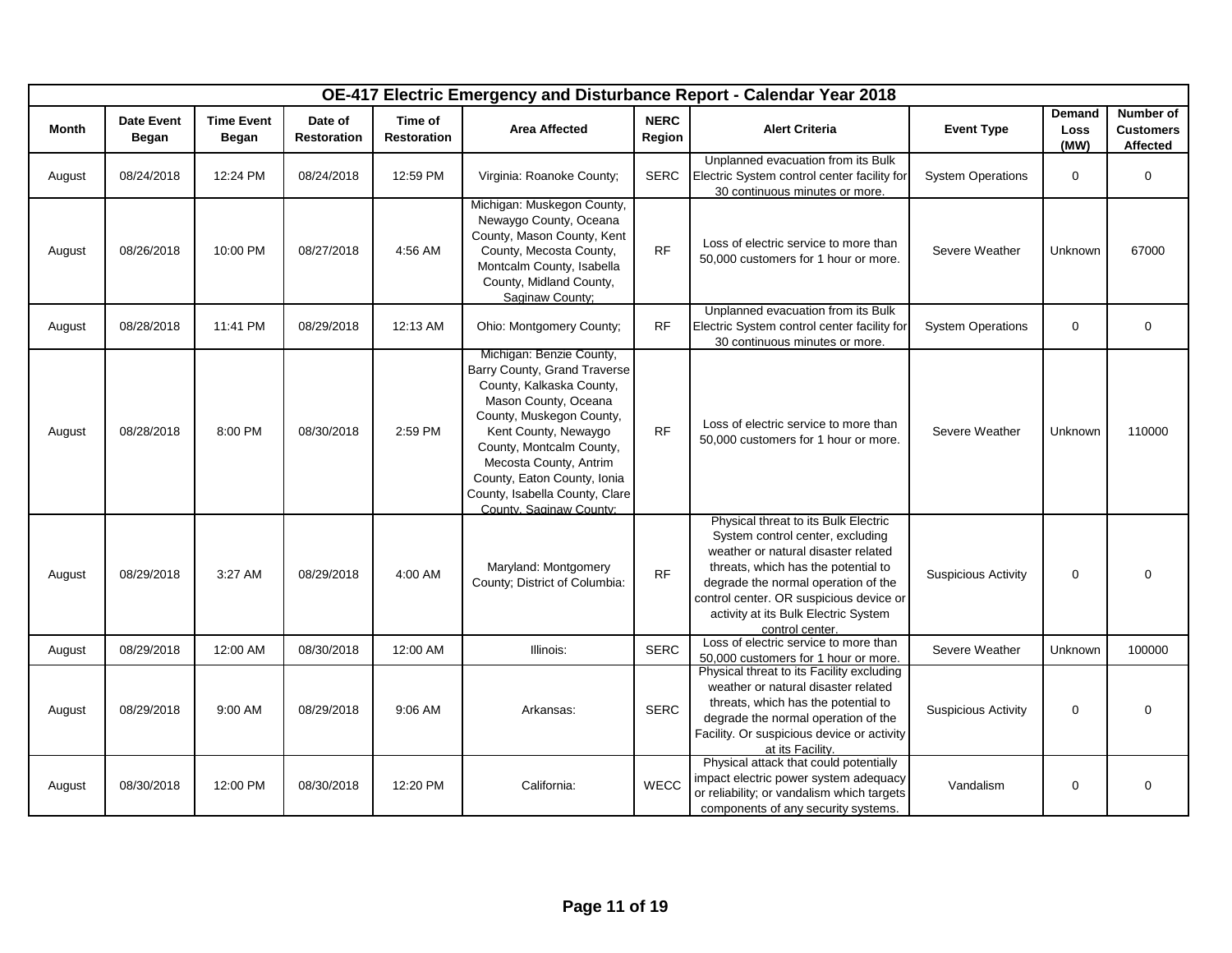|           |                            |                                   |                               |                               |                                                   |                       | OE-417 Electric Emergency and Disturbance Report - Calendar Year 2018                                                                                                                                                                                                                               |                                                  |                               |                                           |
|-----------|----------------------------|-----------------------------------|-------------------------------|-------------------------------|---------------------------------------------------|-----------------------|-----------------------------------------------------------------------------------------------------------------------------------------------------------------------------------------------------------------------------------------------------------------------------------------------------|--------------------------------------------------|-------------------------------|-------------------------------------------|
| Month     | <b>Date Event</b><br>Began | <b>Time Event</b><br><b>Began</b> | Date of<br><b>Restoration</b> | Time of<br><b>Restoration</b> | <b>Area Affected</b>                              | <b>NERC</b><br>Region | <b>Alert Criteria</b>                                                                                                                                                                                                                                                                               | <b>Event Type</b>                                | <b>Demand</b><br>Loss<br>(MW) | Number of<br><b>Customers</b><br>Affected |
| August    | 08/31/2018                 | 3:07 PM                           | 08/31/2018                    | 3:31 PM                       | Oregon:                                           | WECC                  | Unexpected Transmission loss within its<br>area, contrary to design, of three or<br>more Bulk Electric System Facilities<br>caused by a common disturbance<br>(excluding successful automatic<br>reclosing).                                                                                        | Natural<br>Disaster/Transmission<br>Interruption | 96                            | 50000                                     |
| August    | 08/31/2018                 | 6:34 PM                           | 08/31/2018                    | 6:40 PM                       | New York: New York County,<br>Westchester County; | <b>NPCC</b>           | Physical threat to its Bulk Electric<br>System control center, excluding<br>weather or natural disaster related<br>threats, which has the potential to<br>degrade the normal operation of the<br>control center. OR suspicious device or<br>activity at its Bulk Electric System<br>control center. | <b>Suspicious Activity</b>                       | $\mathbf 0$                   | $\Omega$                                  |
| September | 09/01/2018                 | 12:00 AM                          | 09/01/2018                    | 3:22 PM                       | Arkansas:                                         | SPP RE                | Physical threat to its Facility excluding<br>weather or natural disaster related<br>threats, which has the potential to<br>degrade the normal operation of the<br>Facility. Or suspicious device or activity<br>at its Facility.                                                                    | <b>Suspicious Activity</b>                       | $\mathbf 0$                   | $\Omega$                                  |
| September | 09/05/2018                 | 1:00 PM                           | 09/05/2018                    | 1:01 PM                       | California: Kern County;                          | <b>WECC</b>           | Damage or destruction of its Facility<br>that results from actual or suspected<br>intentional human action.                                                                                                                                                                                         | Vandalism                                        | Unknown                       | <b>Unknown</b>                            |
| September | 09/06/2018                 | 2:26 AM                           | 09/06/2018                    | 2:27 AM                       | Florida: Hillsborough County;                     | <b>FRCC</b>           | Unexpected Transmission loss within its<br>area, contrary to design, of three or<br>more Bulk Electric System Facilities<br>caused by a common disturbance<br>(excluding successful automatic<br>reclosing).                                                                                        | Transmission<br>Interruption                     | $\mathbf 0$                   | $\Omega$                                  |
| September | 09/12/2018                 | 10:00 PM                          | 09/12/2018                    | 10:05 PM                      | Texas:                                            | <b>TRE</b>            | Physical threat to its Facility excluding<br>weather or natural disaster related<br>threats, which has the potential to<br>degrade the normal operation of the<br>Facility. Or suspicious device or activity<br>at its Facility.                                                                    | <b>Suspicious Activity</b>                       | $\mathbf 0$                   | $\Omega$                                  |
| September | 09/13/2018                 | 8:56 PM                           | 09/20/2018                    | 7:00 PM                       | North Carolina: South<br>Carolina:                | <b>SERC</b>           | Loss of electric service to more than<br>50,000 customers for 1 hour or more.                                                                                                                                                                                                                       | Severe Weather                                   | Unknown                       | 1457583                                   |
| September | 09/13/2018                 | 8:30 PM                           | 09/19/2018                    | 5:00 PM                       | North Carolina:                                   | <b>SERC</b>           | Loss of electric service to more than<br>50,000 customers for 1 hour or more.                                                                                                                                                                                                                       | Severe Weather                                   | 300                           | 325000                                    |
| September | 09/15/2018                 | 3:00 PM                           | 09/15/2018                    | 6:00 PM                       | Mississippi: Forrest County;                      | <b>SERC</b>           | Public appeal to reduce the use of<br>electricity for purposes of maintaining<br>the continuity of the Bulk Electric<br>System.                                                                                                                                                                     | <b>System Operations</b>                         | 1322                          | 420000                                    |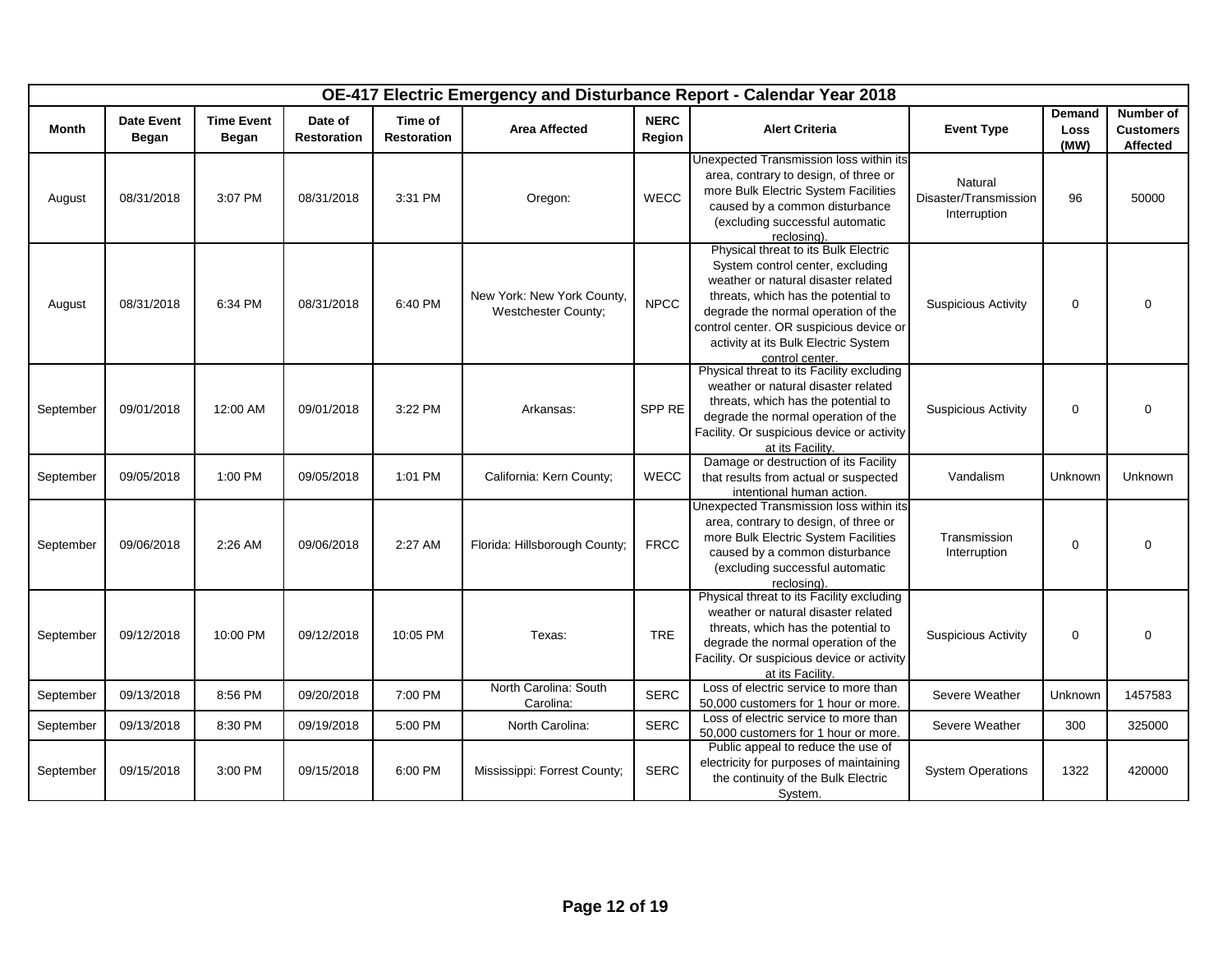|              |                                   |                                   |                               |                               |                                                                                                                                      |                       | OE-417 Electric Emergency and Disturbance Report - Calendar Year 2018                                                                                                                                        |                              |                        |                                                  |
|--------------|-----------------------------------|-----------------------------------|-------------------------------|-------------------------------|--------------------------------------------------------------------------------------------------------------------------------------|-----------------------|--------------------------------------------------------------------------------------------------------------------------------------------------------------------------------------------------------------|------------------------------|------------------------|--------------------------------------------------|
| <b>Month</b> | <b>Date Event</b><br><b>Began</b> | <b>Time Event</b><br><b>Began</b> | Date of<br><b>Restoration</b> | Time of<br><b>Restoration</b> | <b>Area Affected</b>                                                                                                                 | <b>NERC</b><br>Region | <b>Alert Criteria</b>                                                                                                                                                                                        | <b>Event Type</b>            | Demand<br>Loss<br>(MW) | Number of<br><b>Customers</b><br><b>Affected</b> |
| September    | 09/15/2018                        | 1:05 AM                           | 09/17/2018                    | 4:00 PM                       | South Carolina: Horry County,<br>Chesterfield County, Dillon<br>County, Georgetown County,<br>Marlboro County, Darlington<br>County; | <b>SERC</b>           | Loss of electric service to more than<br>50,000 customers for 1 hour or more.                                                                                                                                | Severe Weather               | Unknown                | 50100                                            |
| September    | 09/15/2018                        | 3:00 PM                           | 09/15/2018                    | 6:00 PM                       | Louisiana:                                                                                                                           | <b>SERC</b>           | Public appeal to reduce the use of<br>electricity for purposes of maintaining<br>the continuity of the Bulk Electric<br>System.                                                                              | <b>System Operations</b>     | Unknown                | <b>Unknown</b>                                   |
| September    | 09/16/2018                        | 8:00 AM                           | 09/18/2018                    | 7:40 PM                       | North Carolina: South<br>Carolina:                                                                                                   | <b>SERC</b>           | Loss of electric service to more than<br>50,000 customers for 1 hour or more.                                                                                                                                | Severe Weather               | Unknown                | 50000                                            |
| September    | 09/19/2018                        | 11:00 AM                          | 09/20/2018                    | 12:00 PM                      | Indiana: Benton County;                                                                                                              | RF                    | Complete loss of monitoring or control<br>capability at its staffed Bulk Electric<br>System control center for 30 continuous<br>minutes or more.                                                             | <b>System Operations</b>     | $\pmb{0}$              | $\boldsymbol{0}$                                 |
| September    | 09/20/2018                        | 12:39 PM                          | Unknown                       | Unknown                       | Nevada: Clark County;                                                                                                                | <b>WECC</b>           | Damage or destruction of its Facility<br>that results from actual or suspected<br>intentional human action.                                                                                                  | Vandalism                    | $\mathbf 0$            | $\mathbf 0$                                      |
| September    | 09/22/2018                        | 3:23 PM                           | 09/22/2018                    | 11:00 PM                      | California: Los Angeles<br>County;                                                                                                   | WECC                  | Unexpected Transmission loss within its<br>area, contrary to design, of three or<br>more Bulk Electric System Facilities<br>caused by a common disturbance<br>(excluding successful automatic<br>reclosing)  | <b>Natural Disaster</b>      | 3507                   | 2500                                             |
| September    | 09/25/2018                        | 12:33 AM                          | 09/25/2018                    | 3:10 AM                       | Illinois:                                                                                                                            | <b>SERC</b>           | Complete loss of monitoring or control<br>capability at its staffed Bulk Electric<br>System control center for 30 continuous<br>minutes or more.                                                             | <b>System Operations</b>     | $\mathbf 0$            | $\mathbf 0$                                      |
| September    | 09/26/2018                        | 1:54 PM                           | 09/26/2018                    | 5:58 PM                       | Texas: Harris County;                                                                                                                | <b>TRE</b>            | Unexpected Transmission loss within its<br>area, contrary to design, of three or<br>more Bulk Electric System Facilities<br>caused by a common disturbance<br>(excluding successful automatic<br>reclosing). | Transmission<br>Interruption | $\mathbf 0$            | $\mathbf 0$                                      |
| September    | 09/28/2018                        | 6:58 PM                           | 09/28/2018                    | 7:29 PM                       | Ohio:                                                                                                                                | <b>RF</b>             | Complete loss of monitoring or control<br>capability at its staffed Bulk Electric<br>System control center for 30 continuous<br>minutes or more.                                                             | <b>System Operations</b>     | $\mathbf 0$            | $\mathbf 0$                                      |
| October      | 10/01/2018                        | 12:44 PM                          | 10/01/2018                    | 5:32 PM                       | Ohio: Indiana: Michigan:<br>Kentucky: West Virginia:<br>Virginia:                                                                    | <b>RF</b>             | Complete loss of monitoring or control<br>capability at its staffed Bulk Electric<br>System control center for 30 continuous<br>minutes or more.                                                             | <b>System Operations</b>     | Unknown                | <b>Unknown</b>                                   |
| October      | 10/03/2018                        | 7:38 AM                           | 10/03/2018                    | 7:48 AM                       | Illinois:                                                                                                                            | <b>SERC</b>           | Complete loss of monitoring or control<br>capability at its staffed Bulk Electric<br>System control center for 30 continuous<br>minutes or more.                                                             | <b>System Operations</b>     | $\mathbf 0$            | $\mathbf 0$                                      |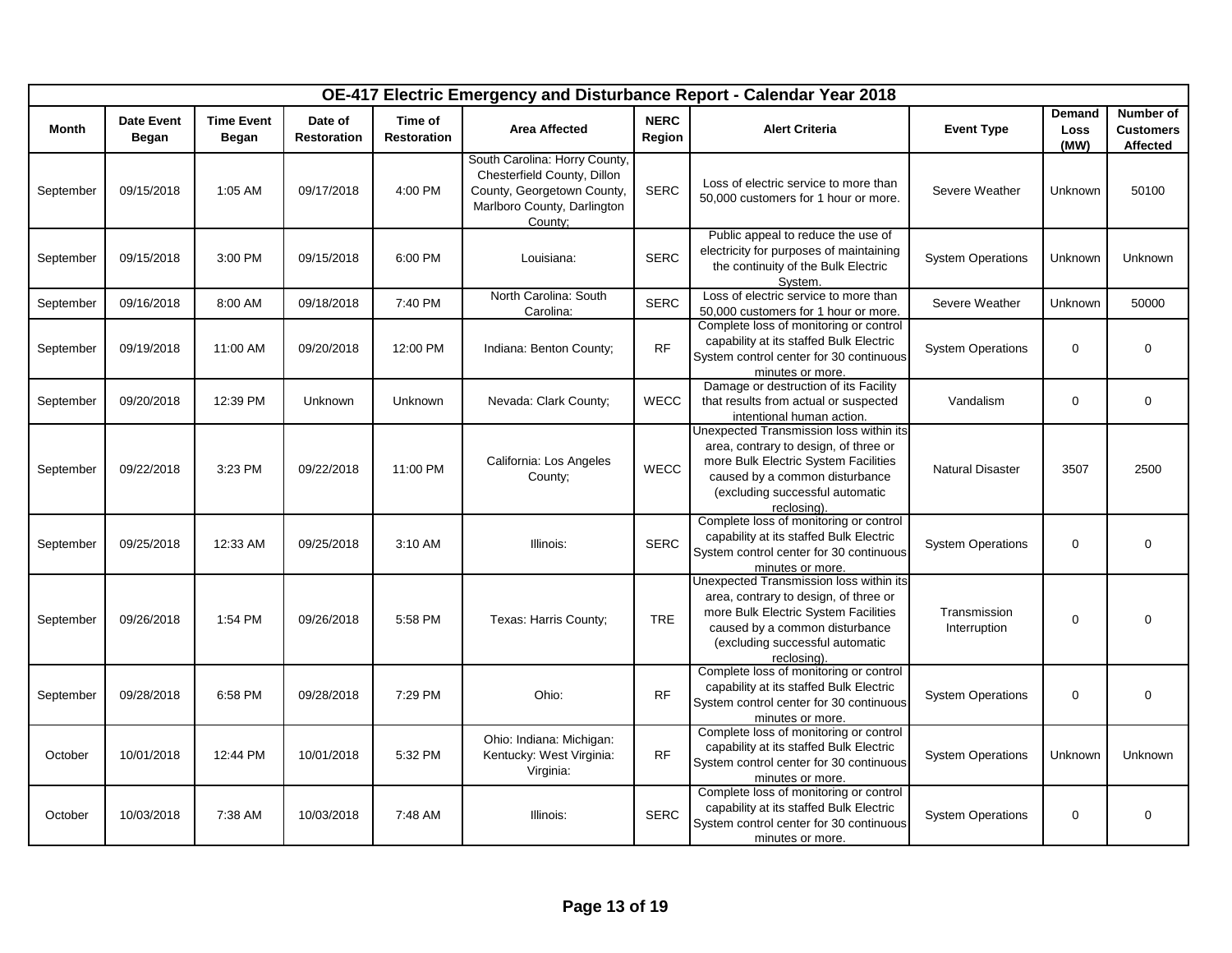|         |                            |                            |                               |                               |                                    |                       | OE-417 Electric Emergency and Disturbance Report - Calendar Year 2018                                                                                                                                                                                                   |                              |                        |                                           |
|---------|----------------------------|----------------------------|-------------------------------|-------------------------------|------------------------------------|-----------------------|-------------------------------------------------------------------------------------------------------------------------------------------------------------------------------------------------------------------------------------------------------------------------|------------------------------|------------------------|-------------------------------------------|
| Month   | <b>Date Event</b><br>Began | <b>Time Event</b><br>Began | Date of<br><b>Restoration</b> | Time of<br><b>Restoration</b> | <b>Area Affected</b>               | <b>NERC</b><br>Region | <b>Alert Criteria</b>                                                                                                                                                                                                                                                   | <b>Event Type</b>            | Demand<br>Loss<br>(MW) | Number of<br><b>Customers</b><br>Affected |
| October | 10/04/2018                 | 6:00 AM                    | 10/04/2018                    | 8:00 AM                       | Oklahoma: Osage County;            | SPP RE                | Physical threat to its Facility excluding<br>weather or natural disaster related<br>threats, which has the potential to<br>degrade the normal operation of the<br>Facility. Or suspicious device or activity<br>at its Facility.                                        | Vandalism                    | 4                      | 2089                                      |
| October | 10/04/2018                 | 4:01 PM                    | 10/04/2018                    | 6:25 PM                       | California:                        | WECC                  | Physical attack that could potentially<br>impact electric power system adequacy<br>or reliability; or vandalism which targets<br>components of any security systems                                                                                                     | <b>Suspicious Activity</b>   | $\pmb{0}$              | $\pmb{0}$                                 |
| October | 10/09/2018                 | 8:12 PM                    | 10/09/2018                    | 9:12 PM                       | Colorado: El Paso County;          | WECC                  | Unplanned evacuation from its Bulk<br>Electric System control center facility for<br>30 continuous minutes or more;<br>Complete loss of monitoring or control<br>capability at its staffed Bulk Electric<br>System control center for 30 continuous<br>minutes or more. | <b>System Operations</b>     | $\pmb{0}$              | $\pmb{0}$                                 |
| October | 10/10/2018                 | 11:59 AM                   | Unknown                       | Unknown                       | Florida: Alabama: Georgia:         | <b>FRCC</b>           | Loss of electric service to more than<br>50,000 customers for 1 hour or more                                                                                                                                                                                            | Severe Weather               | 152                    | 45604                                     |
| October | 10/10/2018                 | 4:00 PM                    | 10/19/2018                    | 6:00 AM                       | Florida:                           | <b>FRCC</b>           | Loss of electric service to more than<br>50,000 customers for 1 hour or more                                                                                                                                                                                            | Severe Weather               | 330                    | 55000                                     |
| October | 10/10/2018                 | 5:00 PM                    | 10/15/2018                    | 5:00 AM                       | Utah:                              | WECC                  | Physical attack that could potentially<br>impact electric power system adequacy<br>or reliability; or vandalism which targets<br>components of any security systems                                                                                                     | Vandalism                    | $\mathbf 0$            | 0                                         |
| October | 10/10/2018                 | 2:00 PM                    | 10/11/2018                    | 6:00 AM                       | Florida:                           | <b>FRCC</b>           | Loss of electric service to more than<br>50,000 customers for 1 hour or more                                                                                                                                                                                            | Severe Weather               | 135                    | 60717                                     |
| October | 10/10/2018                 | 5:41 AM                    | 10/10/2018                    | 7:54 AM                       | Maine:                             | <b>NPCC</b>           | Complete loss of monitoring or control<br>capability at its staffed Bulk Electric<br>System control center for 30 continuous<br>minutes or more.                                                                                                                        | <b>System Operations</b>     | $\mathsf{O}\xspace$    | $\pmb{0}$                                 |
| October | 10/11/2018                 | 4:42 PM                    | 10/12/2018                    | 9:00 PM                       | North Carolina: South<br>Carolina: | <b>SERC</b>           | Loss of electric service to more than<br>50,000 customers for 1 hour or more                                                                                                                                                                                            | Severe Weather               | Unknown                | 170222                                    |
| October | 10/11/2018                 | 6:55 PM                    | 10/12/2018                    | 12:00 PM                      | North Carolina:                    | <b>SERC</b>           | Loss of electric service to more than<br>50,000 customers for 1 hour or more                                                                                                                                                                                            | Severe Weather               | Unknown                | 117000                                    |
| October | 10/11/2018                 | 1:15 PM                    | Unknown                       | Unknown                       | North Carolina: South<br>Carolina: | <b>SERC</b>           | Loss of electric service to more than<br>50,000 customers for 1 hour or more                                                                                                                                                                                            | Severe Weather               | Unknown                | 240807                                    |
| October | 10/11/2018                 | 7:21 AM                    | 10/11/2018                    | 3:00 PM                       | South Carolina:                    | <b>SERC</b>           | Loss of electric service to more than<br>50,000 customers for 1 hour or more                                                                                                                                                                                            | Severe Weather               | Unknown                | 71654                                     |
| October | 10/12/2018                 | 3:36 AM                    | 10/12/2018                    | 1:56 PM                       | Maryland: Garrett County;          | <b>RF</b>             | Jnexpected Transmission loss within its<br>area, contrary to design, of three or<br>more Bulk Electric System Facilities<br>caused by a common disturbance<br>(excluding successful automatic<br>reclosing).<br>Loss of electric service to more than                   | Transmission<br>Interruption | $\pmb{0}$              | $\pmb{0}$                                 |
| October | 10/14/2018                 | 10:11 PM                   | Unknown                       | Unknown                       | California:                        | <b>WECC</b>           | 50,000 customers for 1 hour or more                                                                                                                                                                                                                                     | <b>Natural Disaster</b>      | Unknown                | 60000                                     |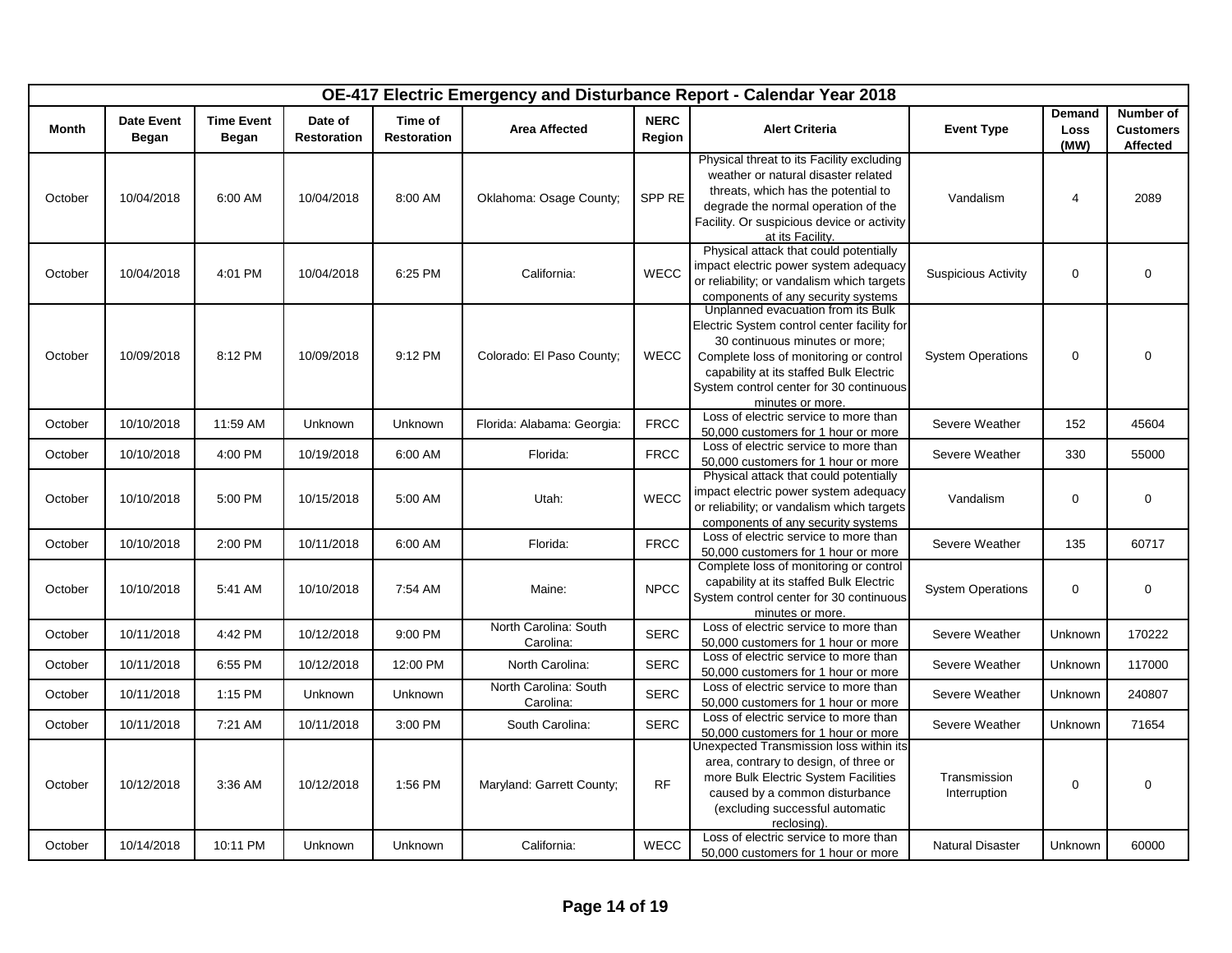|              |                                   |                                   |                               |                               |                                                                                |                       | OE-417 Electric Emergency and Disturbance Report - Calendar Year 2018                                                                                                                                          |                                                  |                        |                                           |
|--------------|-----------------------------------|-----------------------------------|-------------------------------|-------------------------------|--------------------------------------------------------------------------------|-----------------------|----------------------------------------------------------------------------------------------------------------------------------------------------------------------------------------------------------------|--------------------------------------------------|------------------------|-------------------------------------------|
| <b>Month</b> | <b>Date Event</b><br><b>Began</b> | <b>Time Event</b><br><b>Began</b> | Date of<br><b>Restoration</b> | Time of<br><b>Restoration</b> | <b>Area Affected</b>                                                           | <b>NERC</b><br>Region | <b>Alert Criteria</b>                                                                                                                                                                                          | <b>Event Type</b>                                | Demand<br>Loss<br>(MW) | Number of<br><b>Customers</b><br>Affected |
| October      | 10/16/2018                        | 4:15 AM                           | 10/16/2018                    | 5:11 PM                       | Connecticut: Rhode Island:<br>Massachusetts: Vermont: New<br>Hampshire: Maine: | <b>NPCC</b>           | Loss of electric service to more than<br>50,000 customers for 1 hour or more                                                                                                                                   | Severe Weather                                   | Unknown                | 18000                                     |
| October      | 10/21/2018                        | 12:16 AM                          | 10/21/2018                    | 4:14 PM                       | West Virginia:                                                                 | <b>RF</b>             | Loss of electric service to more than<br>50,000 customers for 1 hour or more                                                                                                                                   | Severe Weather                                   | Unknown                | 63408                                     |
| October      | 10/22/2018                        | 10:25 AM                          | 10/22/2018                    | 10:31 AM                      | Utah: Salt Lake County;                                                        | WECC                  | Damage or destruction of its Facility<br>that results from actual or suspected<br>intentional human action.                                                                                                    | Vandalism                                        | $\mathbf{0}$           | $\mathbf 0$                               |
| October      | 10/24/2018                        | 12:32 PM                          | 10/24/2018                    | 1:33 PM                       | Michigan: Wayne County;                                                        | <b>RF</b>             | Complete loss of monitoring or control<br>capability at its staffed Bulk Electric<br>System control center for 30 continuous<br>minutes or more.                                                               | <b>System Operations</b>                         | $\mathbf 0$            | $\mathbf 0$                               |
| October      | 10/29/2018                        | 5:00 AM                           | 11/07/2018                    | 7:00 AM                       | California: Shasta County;                                                     | <b>WECC</b>           | Physical attack that could potentially<br>impact electric power system adequacy<br>or reliability; or vandalism which targets<br>components of any security systems                                            | Vandalism                                        | $\mathbf 0$            | $\mathbf 0$                               |
| October      | 10/29/2018                        | 8:39 AM                           | Unknown                       | Unknown                       | Minnesota: Douglas County;                                                     | <b>MRO</b>            | Physical attack that could potentially<br>impact electric power system adequacy<br>or reliability; or vandalism which targets<br>components of any security systems                                            | Vandalism                                        | $\mathbf 0$            | $\mathbf 0$                               |
| October      | 10/30/2018                        | 2:02 PM                           | 10/30/2018                    | 2:42 PM                       | Maryland: Baltimore, City of;                                                  | <b>RF</b>             | Complete loss of monitoring or control<br>capability at its staffed Bulk Electric<br>System control center for 30 continuous<br>minutes or more.                                                               | <b>System Operations</b>                         | $\mathbf 0$            | $\mathbf 0$                               |
| October      | 10/31/2018                        | 7:30 PM                           | 11/01/2018                    | 6:55 PM                       | Texas: Harris County;                                                          | <b>TRE</b>            | Loss of electric service to more than<br>50,000 customers for 1 hour or more                                                                                                                                   | Severe Weather                                   | 402                    | 140932                                    |
| November     | 11/02/2018                        | 9:50 AM                           | Unknown                       | Unknown                       | Minnesota: Douglas County;                                                     | <b>MRO</b>            | Physical attack that could potentially<br>impact electric power system adequacy<br>or reliability; or vandalism which targets<br>components of any security systems.                                           | Vandalism                                        | $\mathbf 0$            | $\mathbf 0$                               |
| November     | 11/03/2018                        | 5:53 AM                           | 11/03/2018                    | 5:57 AM                       | Illinois:                                                                      | <b>SERC</b>           | Complete loss of monitoring or control<br>capability at its staffed Bulk Electric<br>System control center for 30 continuous<br>minutes or more.                                                               | <b>System Operations</b>                         | $\mathbf 0$            | $\Omega$                                  |
| November     | 11/03/2018                        | 5:20 PM                           | 11/04/2018                    | 2:30 PM                       | Connecticut: Massachusetts:<br>New Hampshire: Vermont:<br>Maine: Rhode Island: | <b>NPCC</b>           | Loss of electric service to more than<br>50,000 customers for 1 hour or more.                                                                                                                                  | Severe Weather                                   | Unknown                | 62000                                     |
| November     | 11/06/2018                        | 9:49 AM                           | 11/09/2018                    | 2:05 PM                       | Tennessee:                                                                     | <b>SERC</b>           | Loss of electric service to more than<br>50,000 customers for 1 hour or more.                                                                                                                                  | Severe Weather                                   | Unknown                | 61000                                     |
| November     | 11/08/2018                        | 7:16 AM                           | 11/28/2018                    | 4:32 PM                       | California: Butte County;                                                      | <b>WECC</b>           | Electrical System Separation (Islanding)<br>where part or parts of power grid<br>remain(s) operational in an otherwise<br>blocked out area or within the partial<br>failure of an integrated electrical system | Natural<br>Disaster/Transmission<br>Interruption | 32                     | 11844                                     |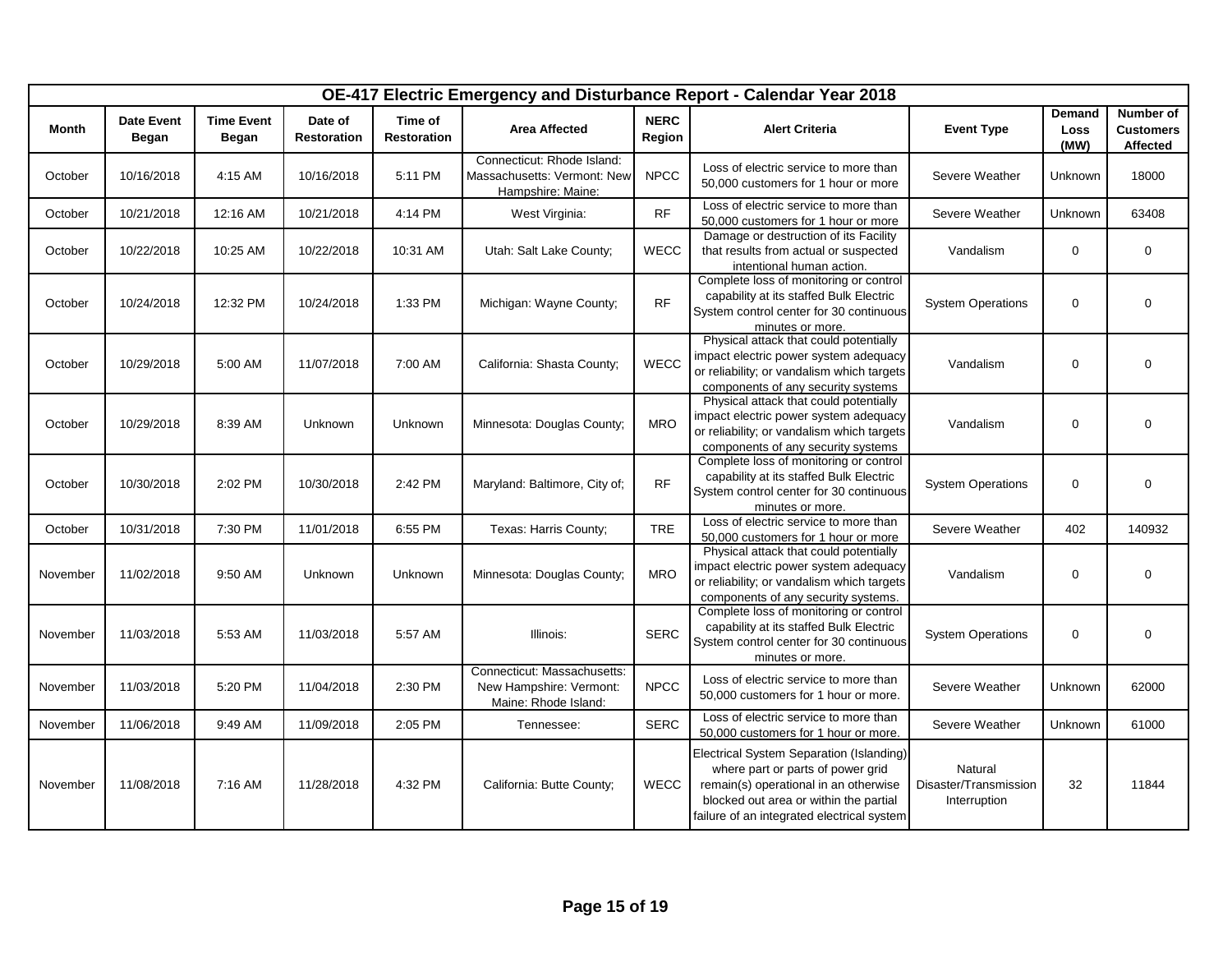|          |                                   |                                   |                               |                               |                                                                                                                                                                                                                                                                                               |                       | OE-417 Electric Emergency and Disturbance Report - Calendar Year 2018                                                                            |                               |                        |                                                  |
|----------|-----------------------------------|-----------------------------------|-------------------------------|-------------------------------|-----------------------------------------------------------------------------------------------------------------------------------------------------------------------------------------------------------------------------------------------------------------------------------------------|-----------------------|--------------------------------------------------------------------------------------------------------------------------------------------------|-------------------------------|------------------------|--------------------------------------------------|
| Month    | <b>Date Event</b><br><b>Began</b> | <b>Time Event</b><br><b>Began</b> | Date of<br><b>Restoration</b> | Time of<br><b>Restoration</b> | <b>Area Affected</b>                                                                                                                                                                                                                                                                          | <b>NERC</b><br>Region | <b>Alert Criteria</b>                                                                                                                            | <b>Event Type</b>             | Demand<br>Loss<br>(MW) | Number of<br><b>Customers</b><br><b>Affected</b> |
| November | 11/08/2018                        | 4:00 PM                           | Unknown                       | Unknown                       | Nevada: Carson City,<br><b>Consolidated Municipality</b><br>of[19];                                                                                                                                                                                                                           | <b>WECC</b>           | Damage or destruction of its Facility<br>that results from actual or suspected<br>intentional human action.                                      | Vandalism                     | $\mathbf 0$            | 0                                                |
| November | 11/09/2018                        | 9:02 AM                           | 11/09/2018                    | 10:23 AM                      | Iowa: Muscatine County;                                                                                                                                                                                                                                                                       | <b>MRO</b>            | Complete loss of monitoring or control<br>capability at its staffed Bulk Electric<br>System control center for 30 continuous<br>minutes or more. | <b>System Operations</b>      | $\mathbf 0$            | 0                                                |
| November | 11/10/2018                        | 5:02 PM                           | 11/14/2018                    | 3:00 PM                       | Wisconsin:                                                                                                                                                                                                                                                                                    | <b>MRO</b>            | Fuel supply emergencies that could<br>impact electric power system adequacy<br>or reliability                                                    | <b>Fuel Supply Deficiency</b> | $\mathbf 0$            | 0                                                |
| November | 11/13/2018                        | 6:19 PM                           | 11/13/2018                    | 7:40 PM                       | Arkansas: Oklahoma:<br>Louisiana: Texas:                                                                                                                                                                                                                                                      | SPP RE                | Complete loss of monitoring or control<br>capability at its staffed Bulk Electric<br>System control center for 30 continuous<br>minutes or more. | <b>System Operations</b>      | $\mathbf 0$            | 0                                                |
| November | 11/15/2018                        | 10:50 AM                          | 11/17/2018                    | 1:12 PM                       | Virginia: West Virginia:                                                                                                                                                                                                                                                                      | RF                    | Loss of electric service to more than<br>50,000 customers for 1 hour or more.                                                                    | Severe Weather                | Unknown                | 50600                                            |
| November | 11/15/2018                        | 3:23 AM                           | 11/15/2018                    | 5:35 PM                       | Kentucky:                                                                                                                                                                                                                                                                                     | <b>SERC</b>           | Loss of electric service to more than<br>50,000 customers for 1 hour or more.                                                                    | Severe Weather                | Unknown                | 150000                                           |
| November | 11/15/2018                        | 5:28 AM                           | 11/15/2018                    | 8:35 AM                       | Indiana:                                                                                                                                                                                                                                                                                      | RF                    | Loss of electric service to more than<br>50,000 customers for 1 hour or more.                                                                    | Severe Weather                | Unknown                | 55000                                            |
| November | 11/15/2018                        | 5:38 AM                           | 11/16/2018                    | 6:00 AM                       | Kentucky: Ohio:                                                                                                                                                                                                                                                                               | <b>SERC</b>           | Loss of electric service to more than<br>50,000 customers for 1 hour or more.                                                                    | Severe Weather                | Unknown                | 104000                                           |
| November | 11/18/2018                        | 1:10 PM                           | Unknown                       | Unknown                       | Nebraska: Holt County;                                                                                                                                                                                                                                                                        | <b>MRO</b>            | Damage or destruction of its Facility<br>that results from actual or suspected<br>intentional human action.                                      | Vandalism                     | $\overline{2}$         | 0                                                |
| November | 11/25/2018                        | 10:30 PM                          | 11/28/2018                    | 8:17 PM                       | Illinois: Will County, DuPage<br>County, Kane County,<br>McHenry County, Winnebago<br>County, Ogle County, DeKalb<br>County, Lee County, Grundy<br>County, Lake County, Cook<br>County, Livingston County,<br>Stephenson County, LaSalle<br>County, Kankakee County,<br>Kendall County, Boone | <b>SERC</b>           | Loss of electric service to more than<br>50,000 customers for 1 hour or more.                                                                    | Severe Weather                | Unknown                | 313448                                           |
| November | 11/27/2018                        | 8:00 AM                           | 11/28/2018                    | 4:50 PM                       | Maine: New Hampshire:<br>Vermont:                                                                                                                                                                                                                                                             | <b>NPCC</b>           | Loss of electric service to more than<br>50,000 customers for 1 hour or more.                                                                    | Severe Weather                | Unknown                | 32000                                            |
| December | 12/01/2018                        | 9:40 AM                           | 12/04/2018                    | 5:17 PM                       | Pennsylvania:                                                                                                                                                                                                                                                                                 | <b>RF</b>             | Damage or destruction of its Facility<br>that results from actual or suspected<br>intentional human action.                                      | Vandalism                     | $\mathbf 0$            | 0                                                |
| December | 12/01/2018                        | 4:23 PM                           | 12/01/2018                    | 5:09 PM                       | Florida: Leon County;                                                                                                                                                                                                                                                                         | <b>FRCC</b>           | Complete loss of monitoring or control<br>capability at its staffed Bulk Electric<br>System control center for 30 continuous<br>minutes or more. | <b>System Operations</b>      | $\mathbf 0$            | 0                                                |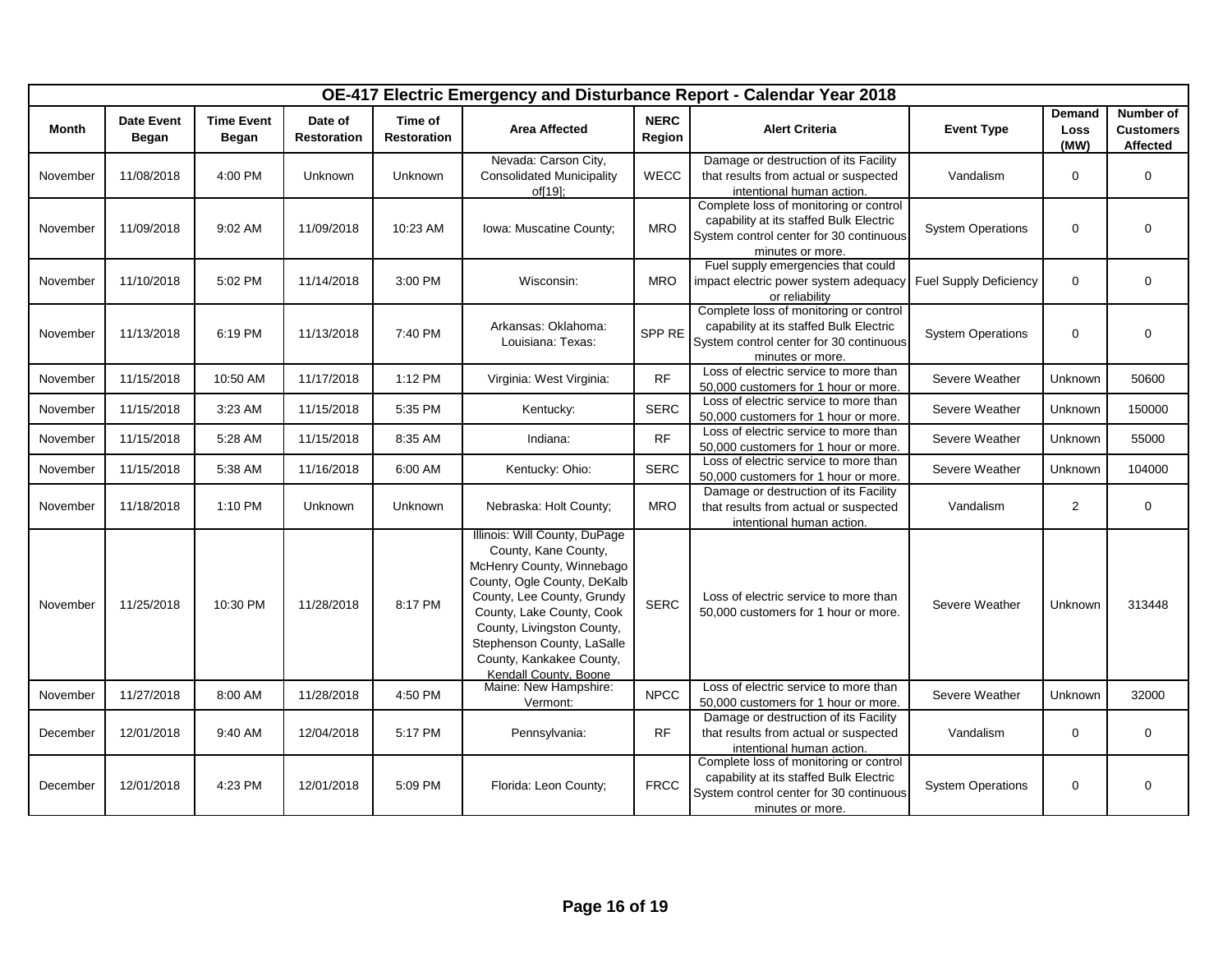|              |                            |                            |                               |                               |                                    |                       | OE-417 Electric Emergency and Disturbance Report - Calendar Year 2018                                                                                                                                        |                                                |                        |                                           |
|--------------|----------------------------|----------------------------|-------------------------------|-------------------------------|------------------------------------|-----------------------|--------------------------------------------------------------------------------------------------------------------------------------------------------------------------------------------------------------|------------------------------------------------|------------------------|-------------------------------------------|
| <b>Month</b> | <b>Date Event</b><br>Began | <b>Time Event</b><br>Began | Date of<br><b>Restoration</b> | Time of<br><b>Restoration</b> | <b>Area Affected</b>               | <b>NERC</b><br>Region | <b>Alert Criteria</b>                                                                                                                                                                                        | <b>Event Type</b>                              | Demand<br>Loss<br>(MW) | Number of<br><b>Customers</b><br>Affected |
| December     | 12/02/2018                 | 4:17 PM                    | 12/02/2018                    | 8:30 PM                       | Maryland:                          | <b>RF</b>             | Complete loss of monitoring or control<br>capability at its staffed Bulk Electric<br>System control center for 30 continuous<br>minutes or more.                                                             | <b>System Operations</b>                       | $\mathbf 0$            | 0                                         |
| December     | 12/03/2018                 | 3:15 AM                    | 12/03/2018                    | 3:44 AM                       | Texas:                             | <b>TRE</b>            | Unexpected Transmission loss within its<br>area, contrary to design, of three or<br>more Bulk Electric System Facilities<br>caused by a common disturbance<br>(excluding successful automatic<br>reclosing). | Transmission<br>Interruption                   | 16                     | Unknown                                   |
| December     | 12/05/2018                 | 8:00 AM                    | 12/06/2018                    | 8:00 AM                       | Alabama: Chambers County;          | <b>SERC</b>           | Damage or destruction of its Facility<br>that results from actual or suspected<br>intentional human action.                                                                                                  | Vandalism                                      | $\mathbf{0}$           | 0                                         |
| December     | 12/05/2018                 | 12:48 PM                   | 12/05/2018                    | 12:49 PM                      | California: Los Angeles<br>County; | WECC                  | Damage or destruction of its Facility<br>that results from actual or suspected<br>intentional human action.                                                                                                  | Vandalism                                      | $\mathbf 0$            | 0                                         |
| December     | 12/07/2018                 | 3:10 AM                    | 12/07/2018                    | 4:35 AM                       | Utah: Weber County;                | WECC                  | Physical attack that could potentially<br>impact electric power system adequacy<br>or reliability; or vandalism which targets<br>components of any security systems.                                         | <b>Actual Physical Attack</b>                  | $\mathbf 0$            | 0                                         |
| December     | 12/09/2018                 | 3:35 AM                    | 12/10/2018                    | 11:45 PM                      | North Carolina:                    | <b>SERC</b>           | Loss of electric service to more than<br>50,000 customers for 1 hour or more.                                                                                                                                | Severe<br>Weather/Transmission<br>Interruption | Unknown                | 50000                                     |
| December     | 12/09/2018                 | 11:28 PM                   | 12/10/2018                    | 1:30 AM                       | Virginia: Loudoun County;          | <b>SERC</b>           | Damage or destruction of its Facility<br>that results from actual or suspected<br>intentional human action.                                                                                                  | Vandalism                                      | $\mathbf 0$            | 0                                         |
| December     | 12/09/2018                 | 8:41 AM                    | 12/09/2018                    | 6:00 PM                       | North Carolina:                    | <b>SERC</b>           | Loss of electric service to more than<br>50,000 customers for 1 hour or more.                                                                                                                                | Severe Weather                                 | Unknown                | 70000                                     |
| December     | 12/09/2018                 | 12:23 AM                   | 12/09/2018                    | 11:54 AM                      | Alabama: Georgia:                  | <b>SERC</b>           | Loss of electric service to more than<br>50,000 customers for 1 hour or more.                                                                                                                                | Severe Weather                                 | 137                    | 41126                                     |
| December     | 12/11/2018                 | 7:00 AM                    | 12/13/2018                    | 2:00 PM                       | Oregon: Josephine County;          | <b>WECC</b>           | Physical attack that could potentially<br>impact electric power system adequacy<br>or reliability; or vandalism which targets<br>components of any security systems.                                         | Vandalism                                      | $\mathbf 0$            | 0                                         |
| December     | 12/11/2018                 | 9:10 AM                    | 12/11/2018                    | 10:26 AM                      | Texas: Travis County;              | <b>TRE</b>            | Complete loss of monitoring or control<br>capability at its staffed Bulk Electric<br>System control center for 30 continuous<br>minutes or more.                                                             | <b>System Operations</b>                       | $\mathbf 0$            | 0                                         |
| December     | 12/12/2018                 | 10:00 AM                   | 12/12/2018                    | 10:31 AM                      | Oregon: Gilliam County;            | WECC                  | Physical attack that could potentially<br>impact electric power system adequacy<br>or reliability; or vandalism which targets<br>components of any security systems.                                         | Vandalism                                      | $\mathbf 0$            | 0                                         |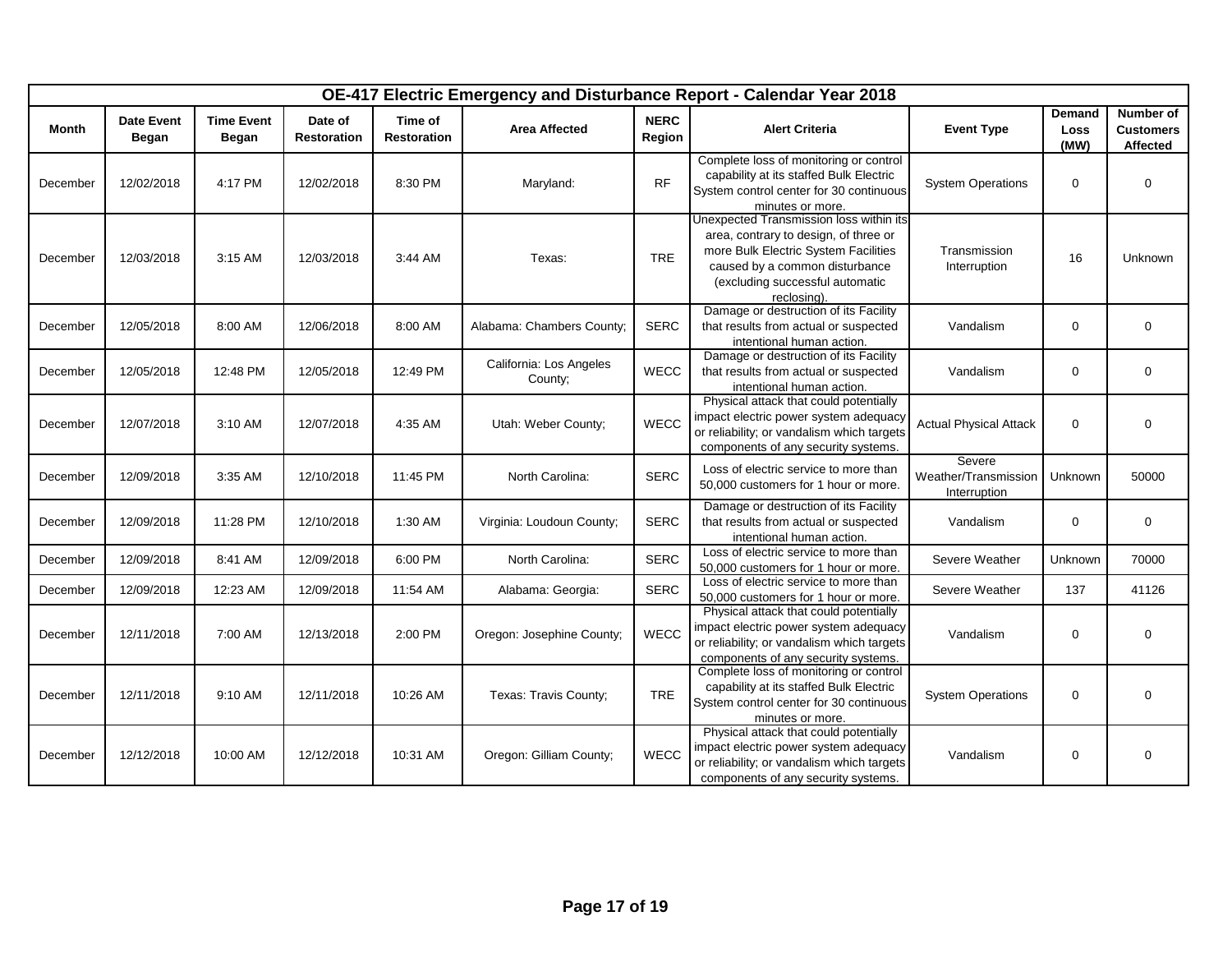|          |                                   |                                   |                               |                               |                                                                                                                                                    |                       | OE-417 Electric Emergency and Disturbance Report - Calendar Year 2018                                                                                                                                                            |                              |                        |                                                  |
|----------|-----------------------------------|-----------------------------------|-------------------------------|-------------------------------|----------------------------------------------------------------------------------------------------------------------------------------------------|-----------------------|----------------------------------------------------------------------------------------------------------------------------------------------------------------------------------------------------------------------------------|------------------------------|------------------------|--------------------------------------------------|
| Month    | <b>Date Event</b><br><b>Began</b> | <b>Time Event</b><br><b>Began</b> | Date of<br><b>Restoration</b> | Time of<br><b>Restoration</b> | <b>Area Affected</b>                                                                                                                               | <b>NERC</b><br>Region | <b>Alert Criteria</b>                                                                                                                                                                                                            | <b>Event Type</b>            | Demand<br>Loss<br>(MW) | Number of<br><b>Customers</b><br><b>Affected</b> |
| December | 12/13/2018                        | 10:00 AM                          | Unknown                       | Unknown                       | California: Stanislaus County,<br>San Joaquin County;                                                                                              | WECC                  | Physical threat to its Facility excluding<br>weather or natural disaster related<br>threats, which has the potential to<br>degrade the normal operation of the<br>Facility. Or suspicious device or activity<br>at its Facility. | <b>Suspicious Activity</b>   | $\mathbf 0$            | $\mathbf 0$                                      |
| December | 12/14/2018                        | 4:00 PM                           | 12/17/2018                    | 2:00 AM                       | Washington: King County,<br>Kitsap County, Island County,<br>Pierce County, Thurston<br>County, Whatcom County,<br>Skagit County, Kittitas County; | WECC                  | Loss of electric service to more than<br>50,000 customers for 1 hour or more.                                                                                                                                                    | Severe Weather               | Unknown                | 150000                                           |
| December | 12/14/2018                        | 6:00 PM                           | Unknown                       | Unknown                       | Washington: Snohomish<br>County;                                                                                                                   | WECC                  | Loss of electric service to more than<br>50,000 customers for 1 hour or more.                                                                                                                                                    | Severe Weather               | 200                    | 60000                                            |
| December | 12/14/2018                        | 8:40 AM                           | 12/14/2018                    | 10:00 AM                      | Texas: Jasper County;                                                                                                                              | <b>TRE</b>            | Physical threat to its Facility excluding<br>weather or natural disaster related<br>threats, which has the potential to<br>degrade the normal operation of the<br>Facility. Or suspicious device or activity<br>at its Facility. | <b>Suspicious Activity</b>   | $\mathbf 0$            | $\mathbf 0$                                      |
| December | 12/18/2018                        | 8:47 AM                           | 12/18/2018                    | 8:48 AM                       | Utah: Salt Lake County;<br>California: Oregon:                                                                                                     | <b>WECC</b>           | Physical attack that could potentially<br>impact electric power system adequacy<br>or reliability; or vandalism which targets<br>components of any security systems.                                                             | Vandalism                    | $\mathbf 0$            | $\mathbf 0$                                      |
| December | 12/20/2018                        | 9:30 AM                           | 12/20/2018                    | 5:00 PM                       | Washington: Skagit County,<br>Snohomish County, King<br>County, Kitsap County, Island<br>County;                                                   | WECC                  | Loss of electric service to more than<br>50,000 customers for 1 hour or more.                                                                                                                                                    | Severe Weather               | Unknown                | 165000                                           |
| December | 12/26/2018                        | 1:00 AM                           | 01/03/2019                    | 10:27 AM                      | California: Kern County;                                                                                                                           | <b>WECC</b>           | Physical attack that could potentially<br>impact electric power system adequacy<br>or reliability; or vandalism which targets<br>components of any security systems.                                                             | Vandalism                    | $\mathbf 0$            | $\mathbf 0$                                      |
| December | 12/27/2018                        | 9:12 PM                           | 12/27/2018                    | 9:16 PM                       | New York: New York County;                                                                                                                         | <b>NPCC</b>           | Unexpected Transmission loss within its<br>area, contrary to design, of three or<br>more Bulk Electric System Facilities<br>caused by a common disturbance<br>(excluding successful automatic<br>reclosing).                     | Transmission<br>Interruption | Unknown                | <b>Unknown</b>                                   |
| December | 12/27/2018                        | 12:05 AM                          | 12/27/2018                    | 1:05 AM                       | Maryland: Montgomery<br>County, Prince George's<br>County; District of Columbia:                                                                   | <b>RF</b>             | Complete loss of monitoring or control<br>capability at its staffed Bulk Electric<br>System control center for 30 continuous<br>minutes or more.                                                                                 | <b>System Operations</b>     | $\mathbf 0$            | $\mathbf 0$                                      |
| December | 12/27/2018                        | 12:50 PM                          | 12/27/2018                    | 1:00 PM                       | California: Kern County;                                                                                                                           | <b>WECC</b>           | Damage or destruction of its Facility<br>that results from actual or suspected<br>intentional human action.                                                                                                                      | Vandalism                    | $\mathbf 0$            | $\mathbf 0$                                      |